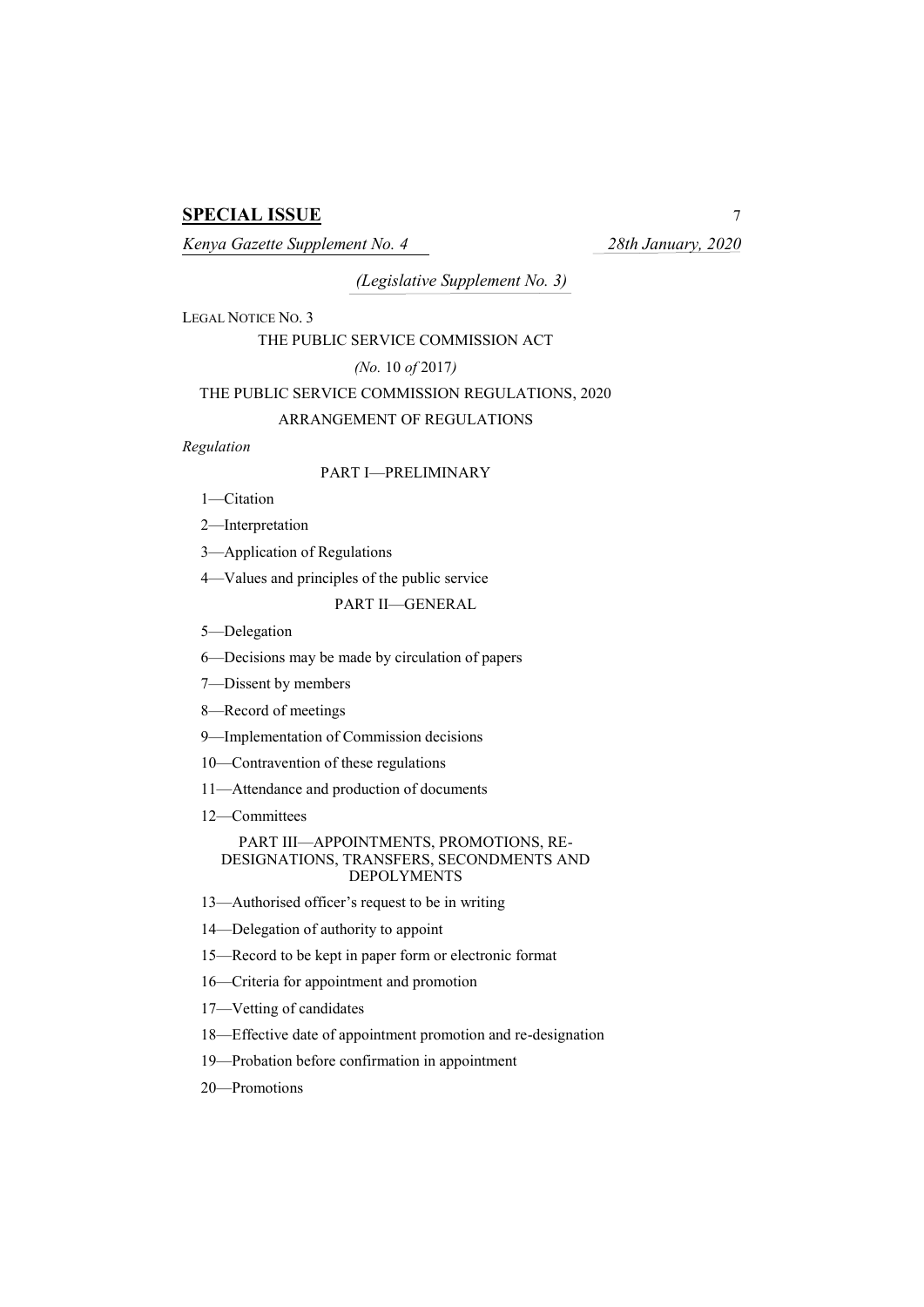- —Recognition of exceptional performance
- —Management of rare, scarce and specialized human resource
- —Acting appointments
- —Appointment of expatriates
- —Authorised officers to notify Commission of contracts eligible for renewal
- —Appointment of Principal Secretaries
- —Appointment of advisors
- —Appointment of the personal staff of the President, Deputy President or retired President
- —Appointment of personal assistants for Cabinet Secretaries, Principal Secretaries and chief executive officers of public bodies
- —Nomination and recommendation for appointment
- —Appointments to interim bodies
- —Affirmative action
- —Staff of partnerships and joint ventures
- —Promotional examinations
- —Re-designation
- —Deployment
- —Secondment
- —Leave of absence
- —Unpaid leave
- —Transfer
- —Transfer of service
- —Protection of benefits
- —Volunteer service
- —Short-term contracts of service
- —Internship

# PART IV—CONDITIONS OF SERVICE, CODE OF CONDUCT AND QUALIFICATIONS

- —Conditions of service
- —Code of conduct
- —Qualifications for positions in the public service
- —Grading structure and career progression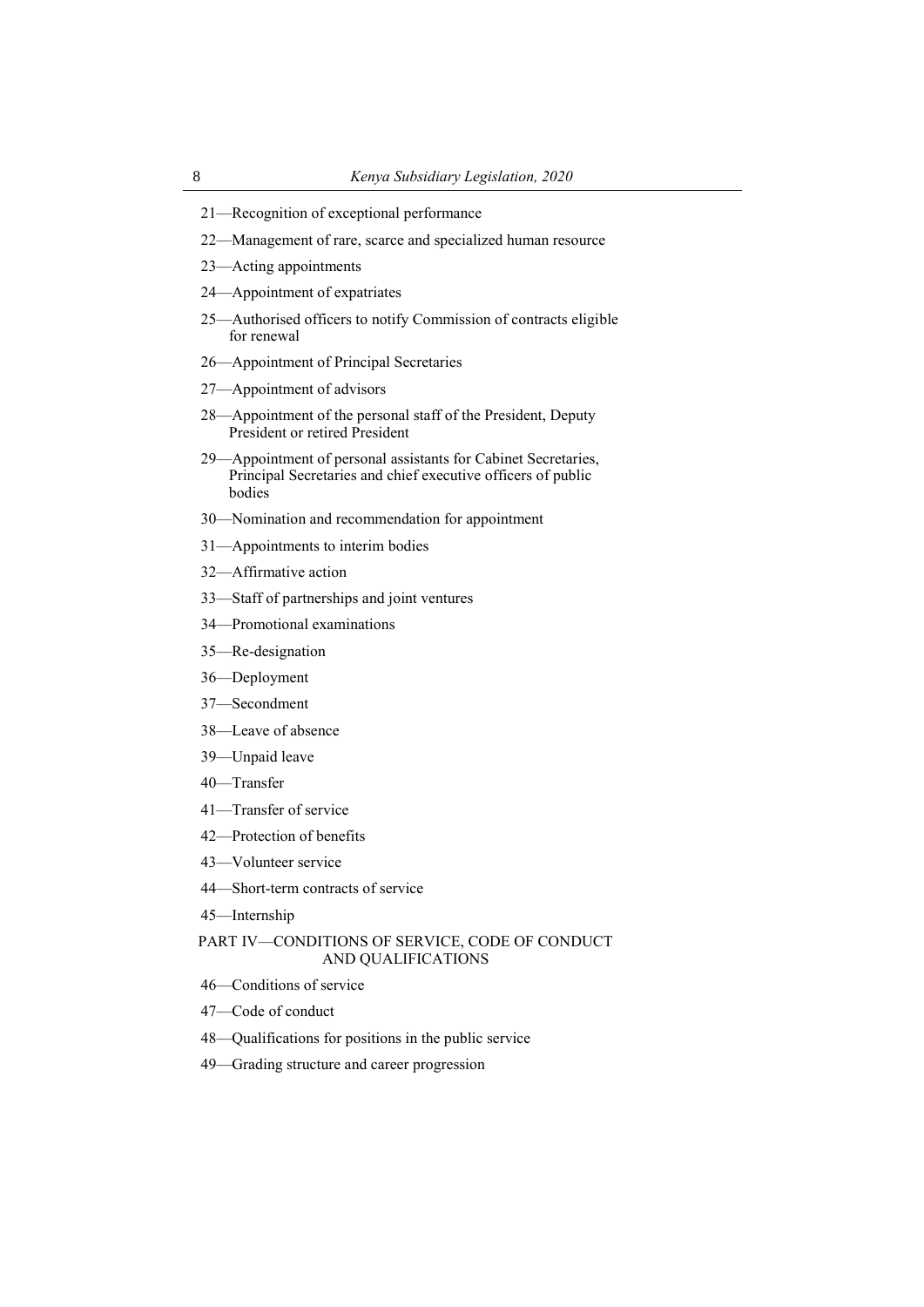#### PART V—DEVELOPMENT OF HUMAN RESOURCE IN THE PUBLIC SERVICE

- —Human resource development
- —Scholarships
- —Training
- —Induction and orientation

PART VI—ORGANISATION, ADMINISTRATION AND PERSONNEL PRACTICES OF THE PUBLIC SERVICE

- —Organization of public service
- —Commission's duties in administration of public service
- —Reports to complainants

# PART VII—PUBLIC SERVICE EFFICIENCY AND **EFFECTIVENESS**

—Promotion of public service efficiency and effectiveness

# PART VIII—VALUES AND PRINCIPLES OF GOVERNANCE AND PUBLIC SERVICE

- —Promotion of values and principles
- Report on values and principles

#### PART IX—DISCIPLINARY CONTROL

- —Disciplinary control
- —Types of penalties
- —Compulsory leave
- —Provision of information on interdictions and suspensions
- —Administrative disciplinary process
- —Information on suits arising from disciplinary proceedings
- —Protection of public officer
- —Pending disciplinary process
- —Appeals and reviews

#### PART X—RESIGNATION, RETIREMENT AND RELATED MATTERS

- —Resignation
- —Retirement on age grounds
- —Retirement on attainment of fifty years
- —Retirement on grounds of ill health
- —Retirement on grounds of abolition of office
- —Voluntary retirement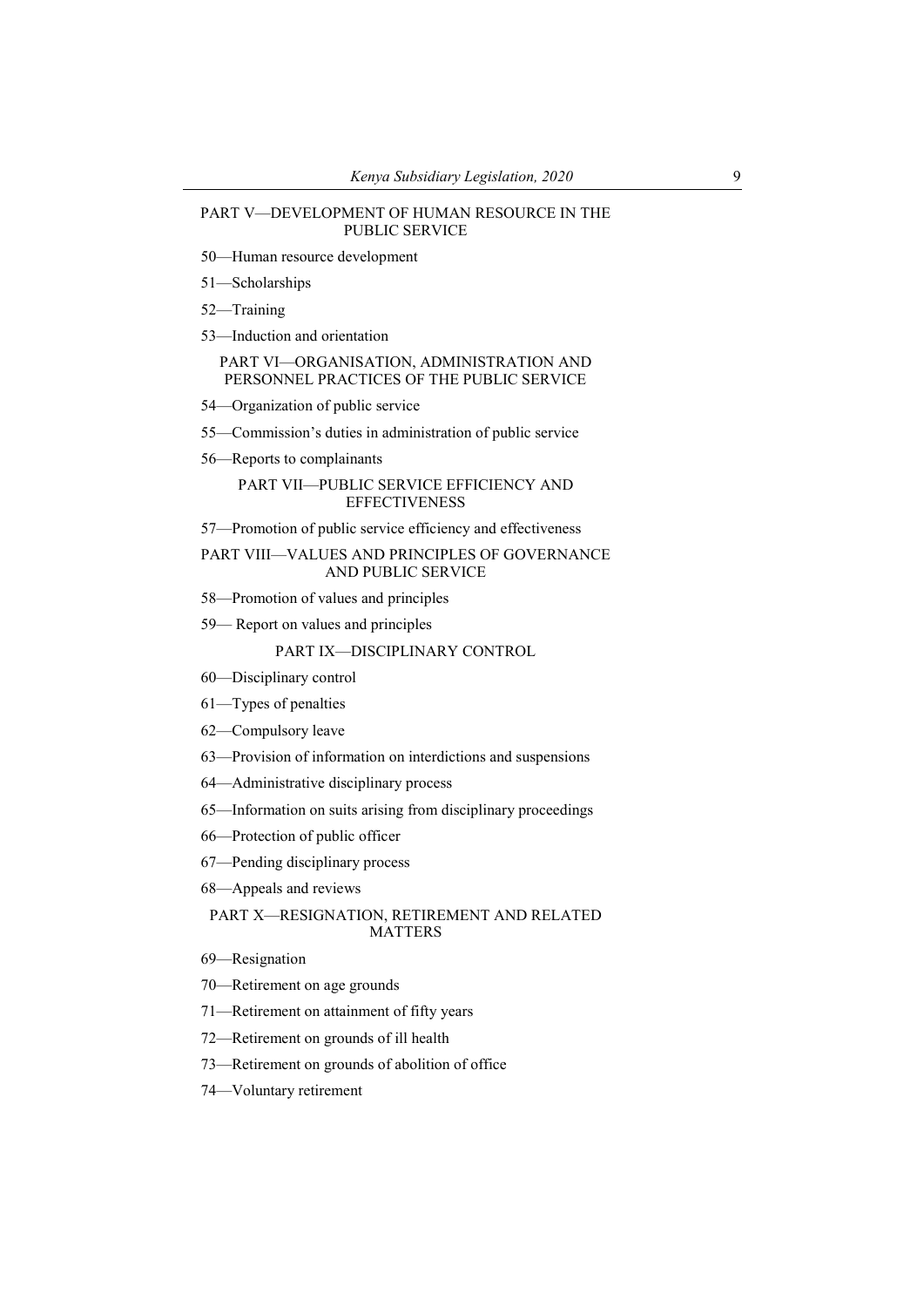—Retirement decisions reviewable

PART XI—COMMISSION'S REPORT TO THE PRESIDENT AND PARLIAMENT

—Commission's Report to the President and Parliament

PART XII—MISCELLANEOUS

—Complaints and grievances

—Conciliation, mediation and negotiation

—Communication of Commission's decisions

—Cases not covered by regulations

—Records

—Revocation of Regulations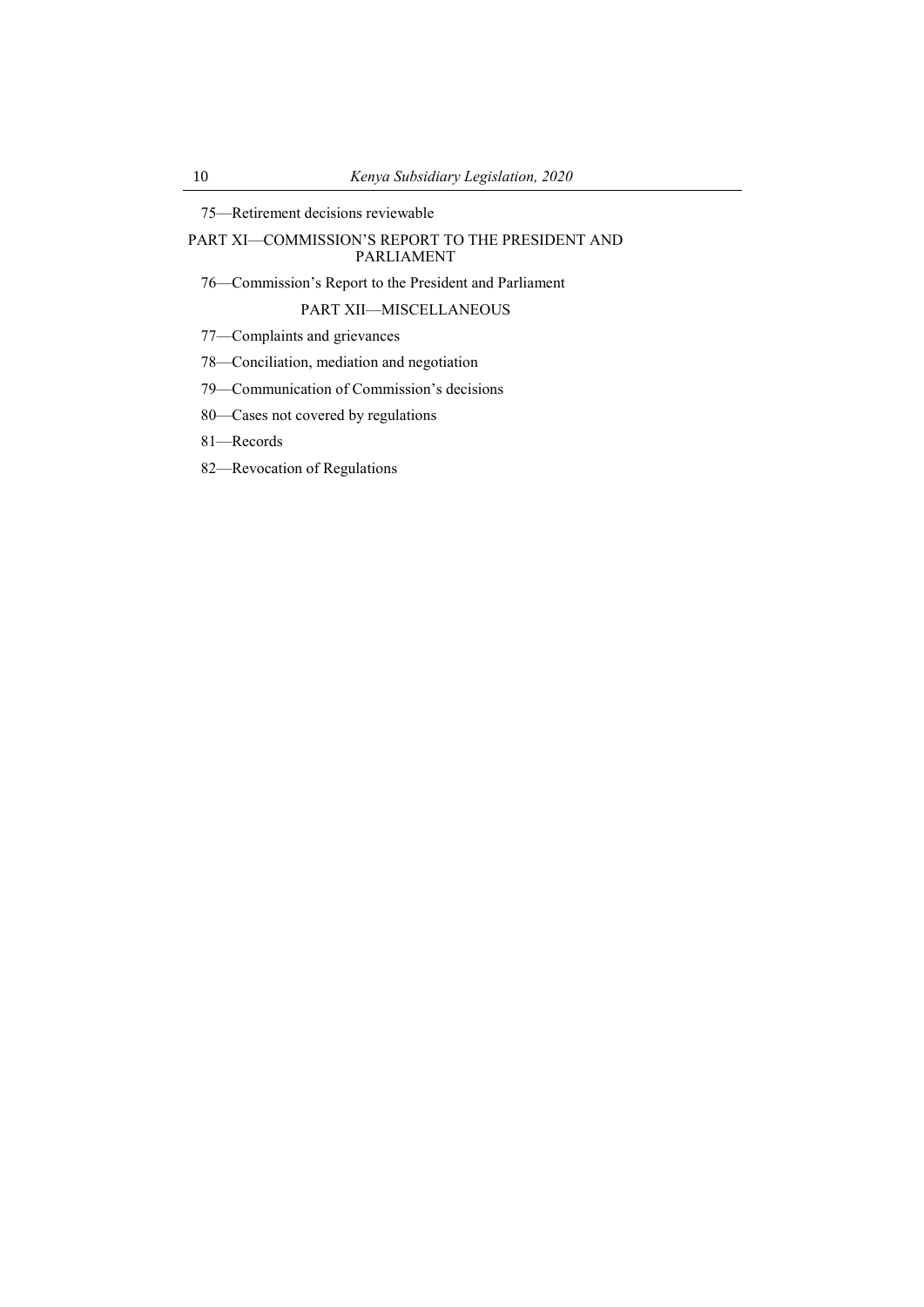# THE PUBLIC SERVICE COMMISSION ACT

#### *(No.* 10 *of* 2017*)*

IN EXERCISE of the powers conferred by section 92 of the Public Service Commission Act, 2017, the Public Service Commission makes the following Regulations—

#### THE PUBLIC SERVICE COMMISSION REGULATIONS, 2020

## PART I—PRELIMINARY

1. These Regulations may be cited as the Public Service Commission Regulations, 2020. **Citation** 

2. (1) In these Regulations, unless the context otherwise requires— Interpretation.

"acting appointment" means temporary conferment upon a public officer, by the Commission or the relevant appointing authority, the power to perform duties of a public office other than the office the officer is substantively appointed to hold, while the public officer continues to hold the substantive appointment;

"appointing authority" means an officer or public body having power to make appointments to a position in the public service;

"appointment" means engagement of a person to a position or a job and includes acting appointment, re-appointment, promotion and re-designation in the public service;

"authorised officer" means a member of the commission, any officer, body or authority in the public service, appointed by the Commission in writing to perform its delegated functions;

"code of conduct" means any written standard that is issued by any lawful authority—

- (a) that guides the behaviour of any category of public officers or public bodies; and
- (b) is aimed at ensuring ethical, efficient and effective performance of the public service;

"conditions of service" means any right or obligation relating to a public officer.

"confirm in appointment" means the placement of a public officer on permanent and pensionable terms or on contract, as the case may be, upon completion of the probation period;

"deployment" means the distribution of public officers within a public body and without change of grade;

"disciplinary control" means the due process in handling of discipline matters in accordance with the Constitution, legislation and these Regulations;

"interim body" means a public body that has been legally established under the Constitution or an Act of Parliament to perform a function that is of a temporary nature;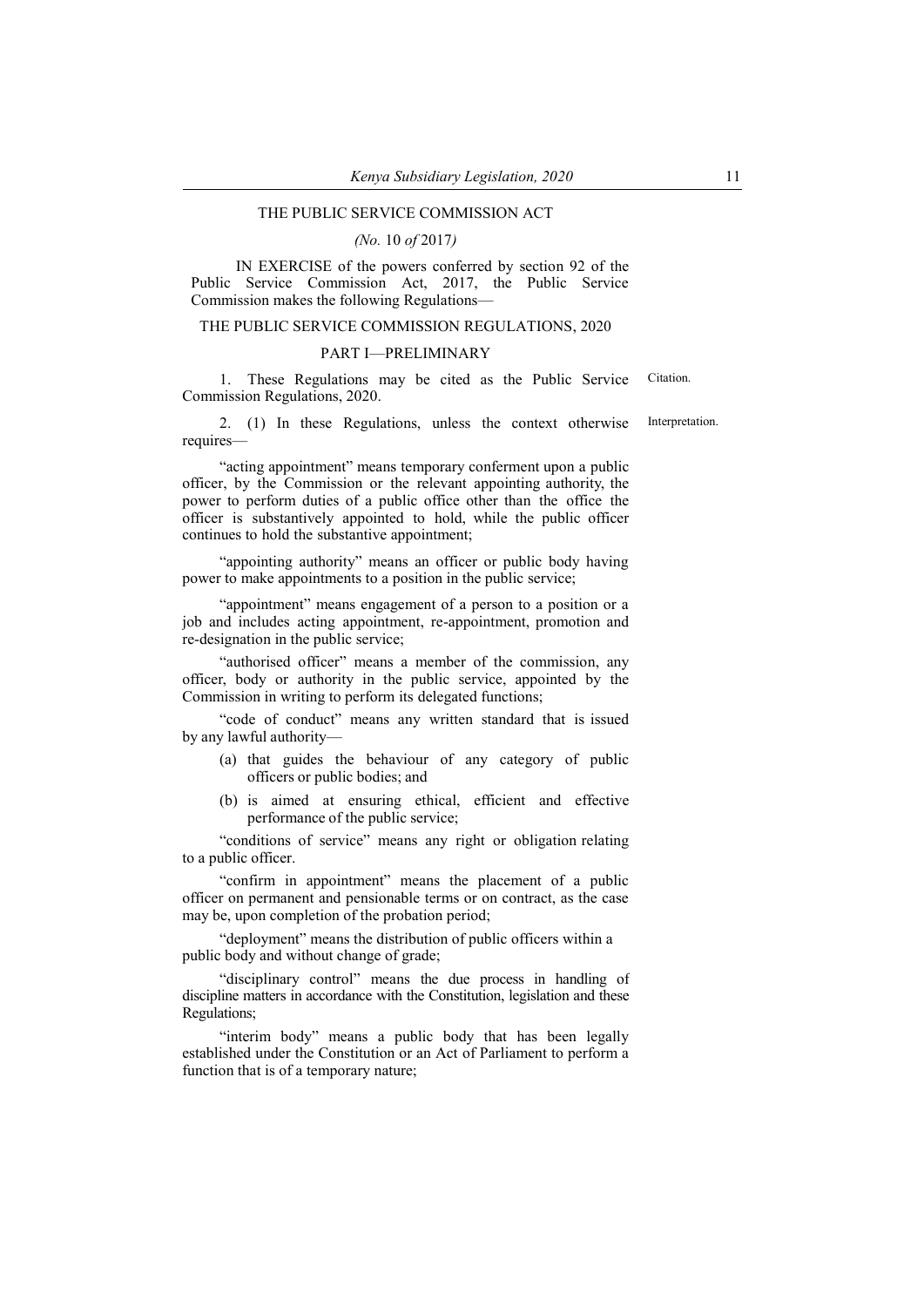"member" means a member of the Commission appointed in accordance with Article 233 (2) of the Constitution and includes the chairperson and vice-chairperson;

"merit" means consideration for an appointment, a reward or a benefit based on abilities, aptitudes, skills, qualifications, knowledge, experience and personal qualities relevant to the carrying out of duties;

"pensionable public officer" means a public officer who has been confirmed in appointment and admitted to the permanent and pensionable establishment;

"pension benefits" means any pension, compensation, gratuity or other similar allowance payable to a person in respect of such person's service as a public officer, or to the widows, children, dependants or personal representatives of such person, in respect of that service;

"promotion" means the conferment upon a person in the public service of an office to which is attached added responsibility, higher salary or higher salary scale than that attached to the office to which the person was last substantively appointed;

"public body" includes—

- (a) any corporation, council, board, committee or other body which h a s power to act under and for purposes of any written law relating to the undertakings of a public utility or otherwise to administer funds belonging to or granted by the Government or money raised by rates, taxes or charges in pursuance of any such law;
- (b) a corporation, the whole or a controlling majority of shares which are owned by a person or entity that is a public body by virtue of any of paragraph (a) of this definition;
- (c) statutory public bodies; or
- (d) any public body brought under the jurisdiction of the Commission by an Act of Parliament for a specified function to the extent of that function;

"publicise", in relation to a document, means to make known to the public, through electronic, print and other media;

"publish", in relation to a document, includes—

- (a) preparing and issuing a document in a newspaper with national circulation, the *Gazette* or other publication of general circulation;
- (b) publication of an abridged or summary version of the document without losing the core content of the document; and
- (c) posting the document on a Government website;

"re-designation" means the movement of a public officer from one career path or cadre to another at a grade equal to or substantially equal to the one held before the movement, to facilitate the public officer's horizontal mobility;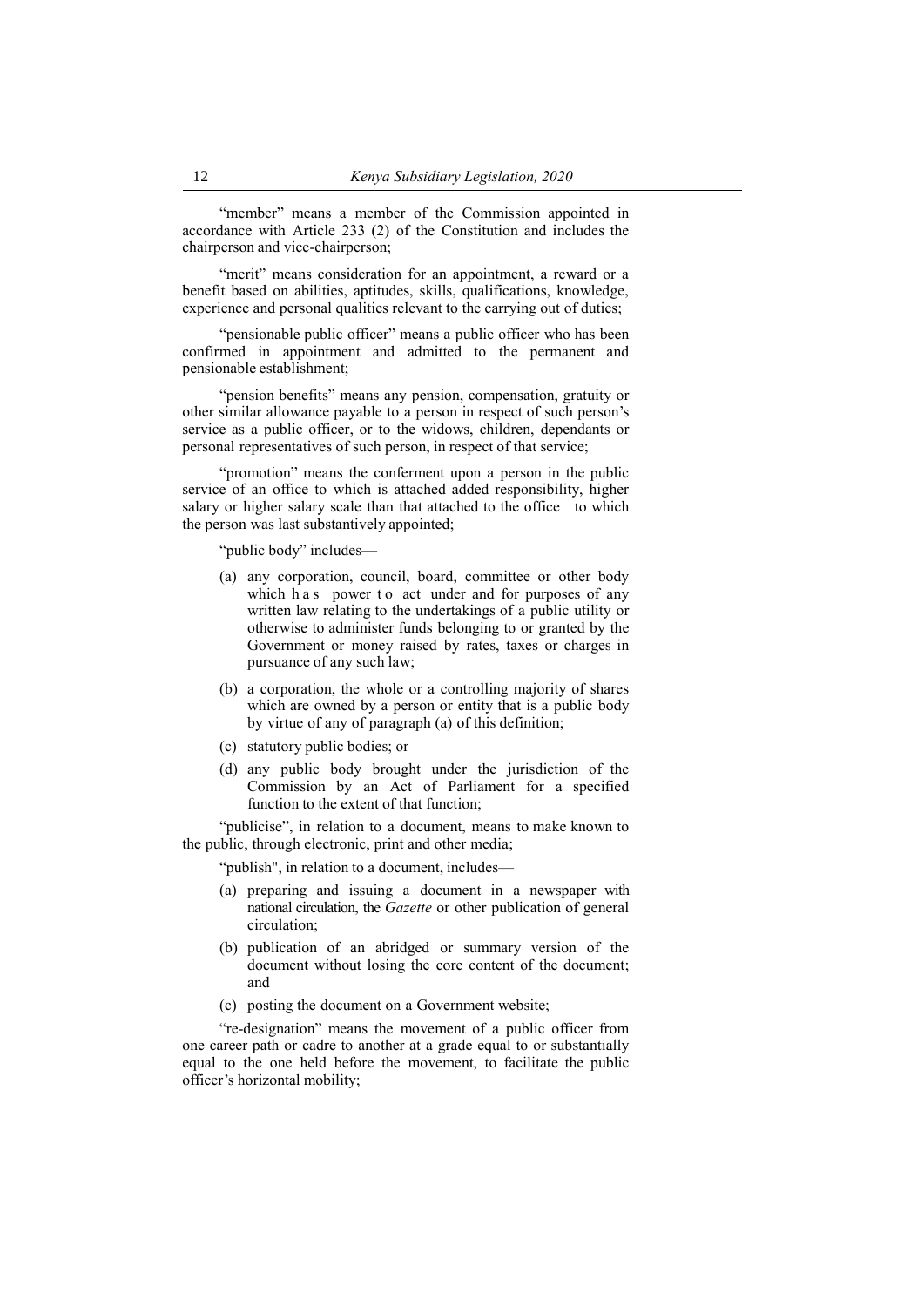"representative" in reference to a public officer means any person who represents the public officer on any matter related to the employment of the public officer;

"reprimand" means a severe written rebuke or reproof to an officer after disciplinary process that determines an offic er' improper conduct;

"resignation" means the action of a public officer's exit from the public service in accordance with Section 78 of the Act;

"retirement" means the exit of an officer from the public service with full separation benefits, including pension benefits as may be provided for in the applicable law, contract of service or a special retirement scheme agreed upon between the public officer and the relevant lawful authority;

"scholarship" means a grant or payment made by the Government, a local or foreign training institution or a development partner to support the education or training of a public officer;

"secondment" means the temporary release of a pensionable employee from an organisation within the public service to another organisation, to provide critical skills or acquire new skills while preserving the pension rights of the employee;

"stipend" means a fixed payment to an intern occurring at regular intervals;

"transfer" means the movement of an officer from one ministry to another or from one duty station to another with change of pay point;

"transfer of service" means the movement of a pensionable public officer from one public body to another, which has been declared a "Public Service" for purposes of preserving the employee's previous pensionable services; and

"vetting" means the background check on a person, by the Commission or other competent authority, before being offered an employment, promotions or conferring an award and includes verification of academic certificates and identification document.

3. (1) Subject to Articles 155 (3) (a), 158 and 234 of the Constitution, these Regulations shall apply to public bodies and all persons holding or acting in an office in a public body.

Application of Regulations.

(2) For the purposes of these Regulations, "public body" includes—

(a) a state department, state corporation, statutory commission, public university or any public institution of tertiary or higher learning, statutory board or body, Office of the Attorney-General, Office of the Director of Public Prosecutions, Controller of Budget, Auditor-General, National Intelligence Service, National Youth Service, Kenya Prisons Service and other correctional services, and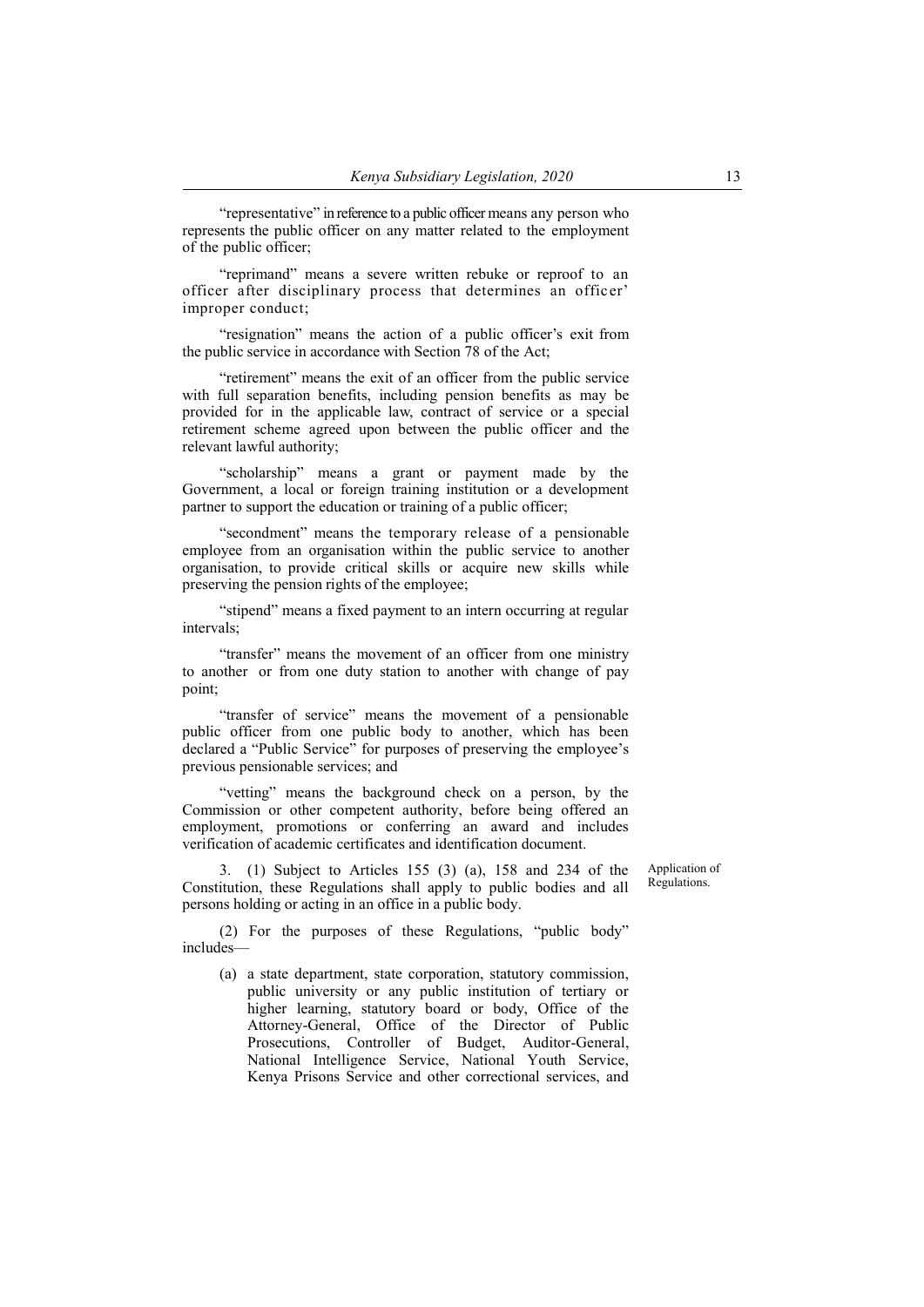any agency, department, public entity or commission established under the Constitution or legislation and is not exempted under Articles 234 (3) and 252 (1) (c) of the Constitution; and

(b) any public body brought under the jurisdiction of the Commission by an Act of Parliament for a specified function to the extent of that function.

4. (1) The public service shall be guided by the national values and principles of governance in Article 10 and the values and principles of public service in Article 232 of the Constitution.

(2) Every public officer shall uphold and promote the values and principles in Articles 10 and 232 of the Constitution and shall be guided by codes of conduct and guidelines issued by the Commission.

(3) Every public officer shall uphold the principle that it is the right of every person to be accorded ethical, responsive, prompt, effective, efficient, impartial and equitable public service.

(4) The Commission shall promote the values and principles in sub-paragraph (1) with respect to the public service as provided for in the Constitution, any legislation and these Regulations.

(5) A public body may forward acts of professional misconduct by an officer to the relevant professional body for disciplinary action as per the professional body's regulations in addition to undertaking any disciplinary action.

(6) Where a professional body has conducted a disciplinary process against a public officer and found the public officer guilty, the professional body shall immediately inform the employer of the public officer.

(7) Any person has a right to complain individually or collectively, and to make representation to the Commission regarding the violation of the values and principles in Articles 10 and 232 of the Constitution.

#### PART II—GENERAL MATTERS

5. (1) Subject to section 31 of the Act, a delegation of a power or an assignment of a function by the Commission to an authorised officer shall be in writing.

(2) Where the Commission has delegated any of its powers or duties, it shall retain the power to take corrective measures regarding the exercise of that power or performance of that function on its own motion or upon complaint or request on appeal or review.

(3) Where the Commission has delegated any of its powers or duties, the person exercising the delegated power or function shall be entitled to be heard by the Commission personally or through a representative on any issue in respect of the delegation.

(4) Where the Commission has delegated any of its powers or duties, it shall establish mechanisms to ensure that the person to whom Delegation.

Values and principles of the public service.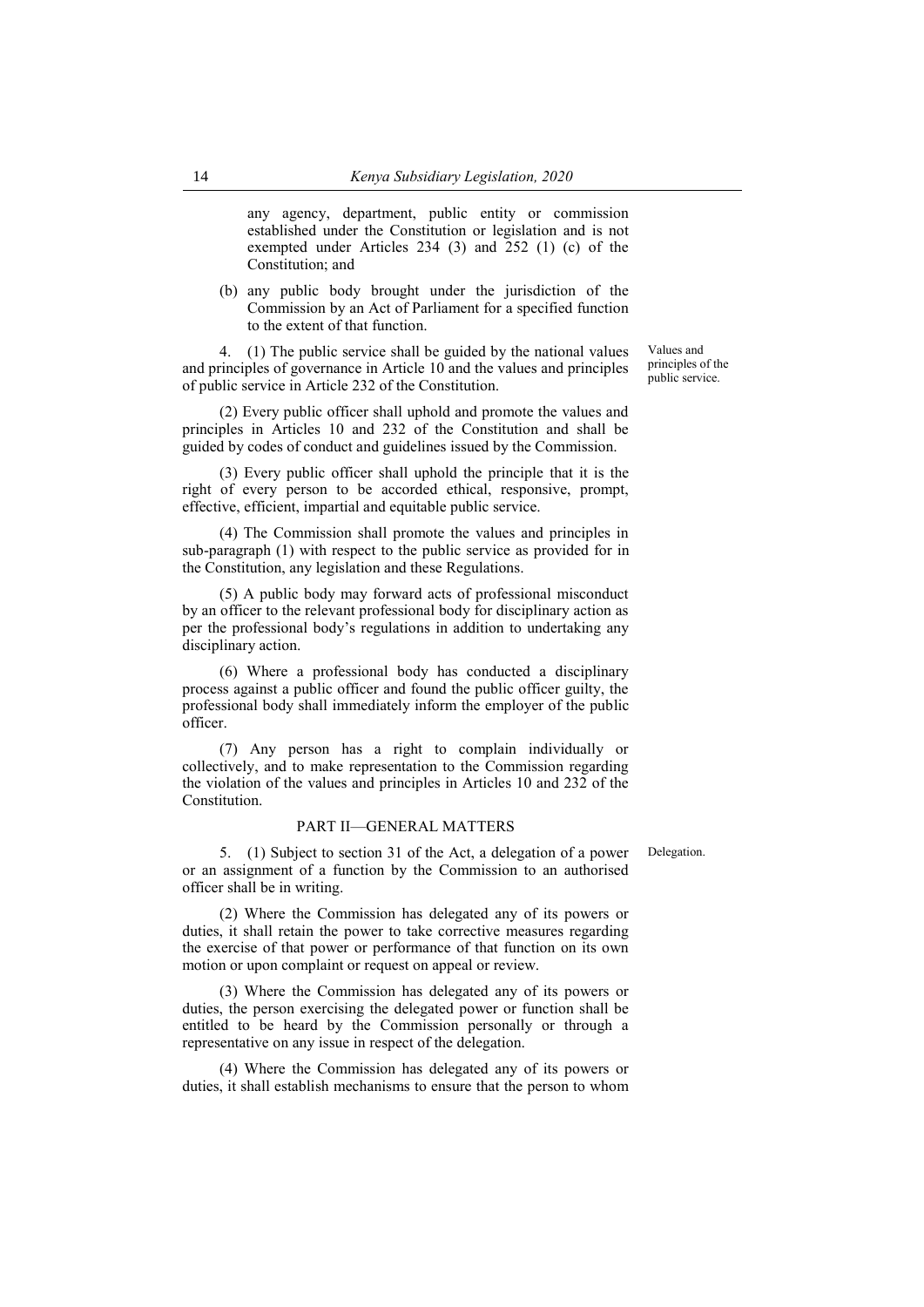the power or function has been delegated complies with the conditions of the delegation imposed by the Commission.

(5) The Commission may monitor and evaluate the exercise of delegated powers through inquiry, investigation, audits or visits.

(6) Where the Commission has delegated the power to terminate the probationary appointment of an officer, this shall not prevent the Commission from exercising its power to terminate the probationary employment in accordance with these Regulations or the terms set out in the officer's contract or letter of appointment.

6. (1) Where majority of members of the Commission are unable to attend a meeting and an urgent matter arises, a decision in respect of the matter may be made by the Commission without a meeting of the members

(2) A decision under paragraph (1) shall only be made after—

- (a) the relevant documents in respect of the matter have been provided to the members of the Commission; and
- (b) at least five of the members of the Commission support, in writing, the decision intended to be taken.

(3) A decision of the Commission under paragraph (1) shall be recorded in the minutes of the next meeting of the Commission.

(4) Where the majority of the members of the Commission are unable to attend a meeting of the Commission in person and an urgent matter arises, the Commission may hold a virtual meeting and any decision made at the virtual meeting shall be recorded in the minutes of the next meeting of the Commission.

(5) For the purposes of this regulation, "virtual meeting" means a meeting that is held through teleconference, video conference or any other electronic means without the physical presence of one or more participants at the same location.

7. A member of the Commission who dissents from a decision of the Commission shall have the dissent and the reason thereof set out in the minutes of the meeting at which the decision was made.

8. The Secretary shall keep a record of the members present and the business transacted at every meeting of the Commission.

9. (1) The decisions of the Commission shall be implemented within thirty days from the date they are communicated to the relevant persons.

(2) For the purposes of this regulation, decisions of the Commission include decisions made by persons to whom a power or function of the Commission has been delegated.

(3) A person who refuses or fails to implement the decisions of the Commission commits an act of misconduct and shall be subject to the penalties specified in section 68 of the Act or disciplinary proceedings in accordance with his or her terms of service.

Decisions may be made by circulation of papers.

Dissent by members.

Record of meetings.

Implementation of Commission decisions.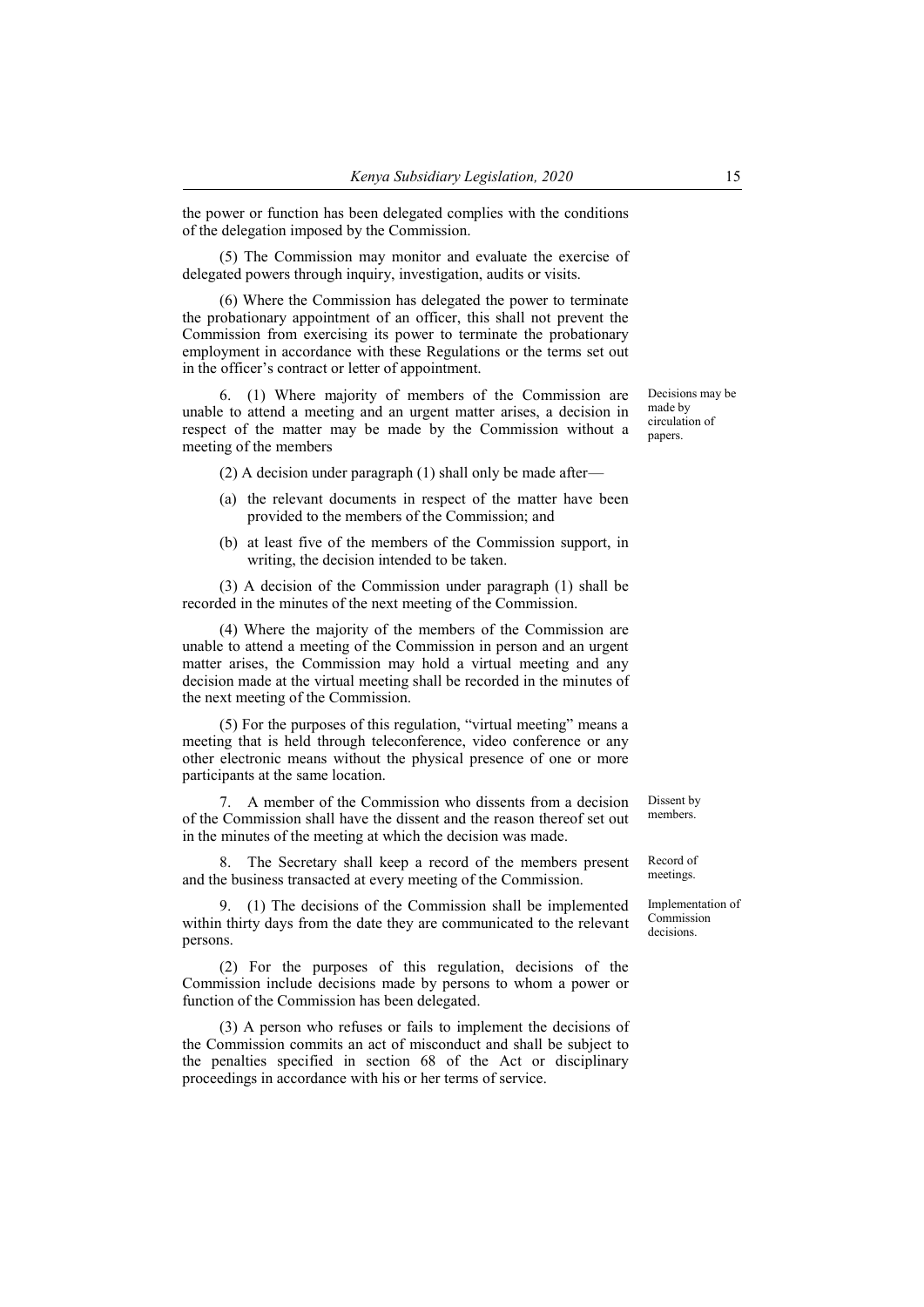(4) Where the refusal or failure to implement a decision is by an authorised officer who does not fall within the jurisdiction of the Commission, the Commission may recommend to that person's appointing authority to take disciplinary action in accordance with his or her terms of service.

(5) Where an authorised officer to whom the Commission has delegated a power or a function refuses or fails to implement a decision of the Commission, the Commission may revoke the delegation of the power or function.

10. (1) A public officer who contravenes any provision of these regulations shall be subject to disciplinary proceedings in accordance with his or her terms of service and liable to the penalties specified in section 68 of the Act.

(2) Where an authorised officer who is not under the jurisdiction of the Commission and to whom the Commission has delegated a power or a function contravenes any provision of these regulations, the Commission may recommend to that authorised officer's appointing authority to subject the officer to disciplinary action in accordance with his or her terms of service.

11. (1) The Commission may require any public officer to attend and give information before it concerning any matter which the Commission is required to consider in exercise of its functions.

(2) The Commission may require the production of any official document relevant to any exercise of its functions, and any public officer who submits any matter for consideration of the Commission shall ensure that all relevant documents and papers are made available to the Commission.

(3) Any public officer who, without reasonable excuse—

- (a) fails to appear before the Commission when notified to do so; or
- (b) fails to comply with any request lawfully and properly made by the Commission, commits a breach of discipline and the Commission may on its own motion institute disciplinary proceedings.

(4) For the purposes of this regulation, "official document" means any document or paper prepared by any public officer in the course of employment or any document or paper which comes into the custody of any public officer in the course of employment

quorum of the committee shall be two members.

committee.

**Committees** 

12. (1) A committee of the Commission established under section 12 (1) of the Act shall consist of at least three members and the

(2) The Secretary shall assign to a committee such staff of the Secretariat as may be necessary for the effective working of the Contravention of these regulations

Attendance and production of documents.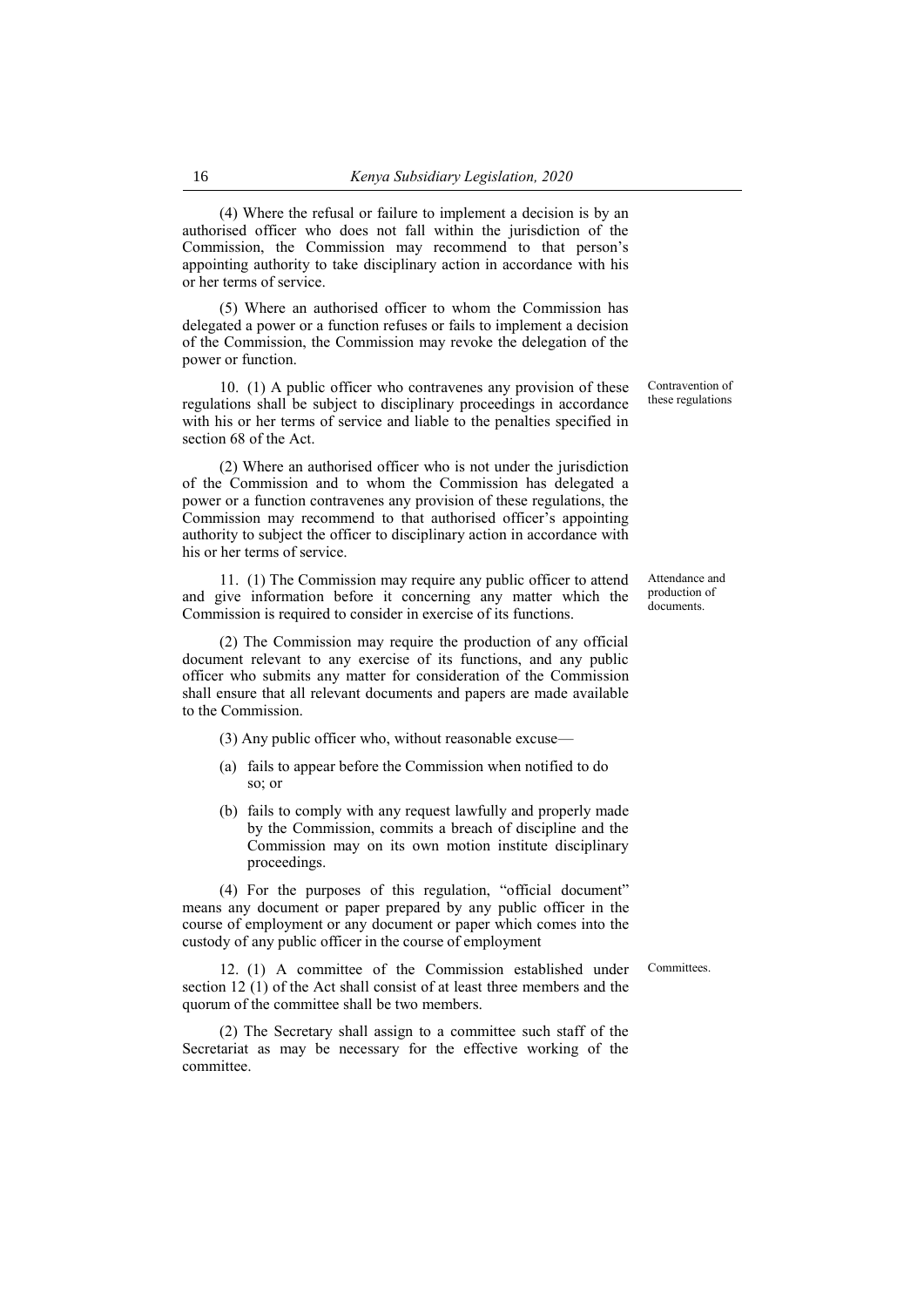## PART III—APPOINTMENTS, PROMOTIONS, RE-DESIGNATIONS, TRANSFERS, SECONDMENTS AND DEPLOYMENTS

13. (1) A request by an authorised officer under section 33 (2) of the Act for the exercise of the Commission's power to appoint shall be in writing.

(2) A request under paragraph (1) shall be accompanied by a human resource plan for the institution, an indent for the position and a confirmation of the availability of funds.

(3) The Commission may, in the best interests of the service, efficiency, effectiveness or parity of treatment, and on a case by case basis, recommend to an authorised officer the need to appoint persons to hold offices established by the Commission.

(4) A recommendation under paragraph (3) shall be in writing and shall be accompanied by a human resource plan for the institution, indents for the positions to which the recommendation relates and a confirmation of the availability of funds.

(5) For the purposes of this regulation, "indent" means an instrument for declaration of a vacancy to be filled and includes job descriptions and specifications.

14. (1) The Commission may delegate its power to appoint to an authorised officer in terms of section 31 as follows—

- (a) in respect of public offices at levels to be determined by the Commission—
	- (i) the power of appointment, including acting appointment, re-designation, promotion, transfer and initial appointment;
	- (ii) the power to extend the probationary period of appointment; and
	- (iii) the power to end the probationary period of appointment and confirm a person in appointment;
- (b) in respect of all public officers irrespective of rank or seniority, the power to confirm in appointment of public officers appointed on probation;
- (c) in respect of all public officers irrespective of rank or seniority, the power to deploy; and
- (d) in respect of public officers serving on contract, the power to terminate other than by dismissal in accordance with the terms of the contract:

Provided that nothing in these Regulations shall affect the power of the Commission to terminate the appointment of public officers in accordance with the terms of service.

(2) An authorised officer exercising the powers conferred under paragraph (1) shall act in accordance with these Regulations and any other relevant written law.

Authorised officer's request to be in writing.

Delegation of authority to appoint.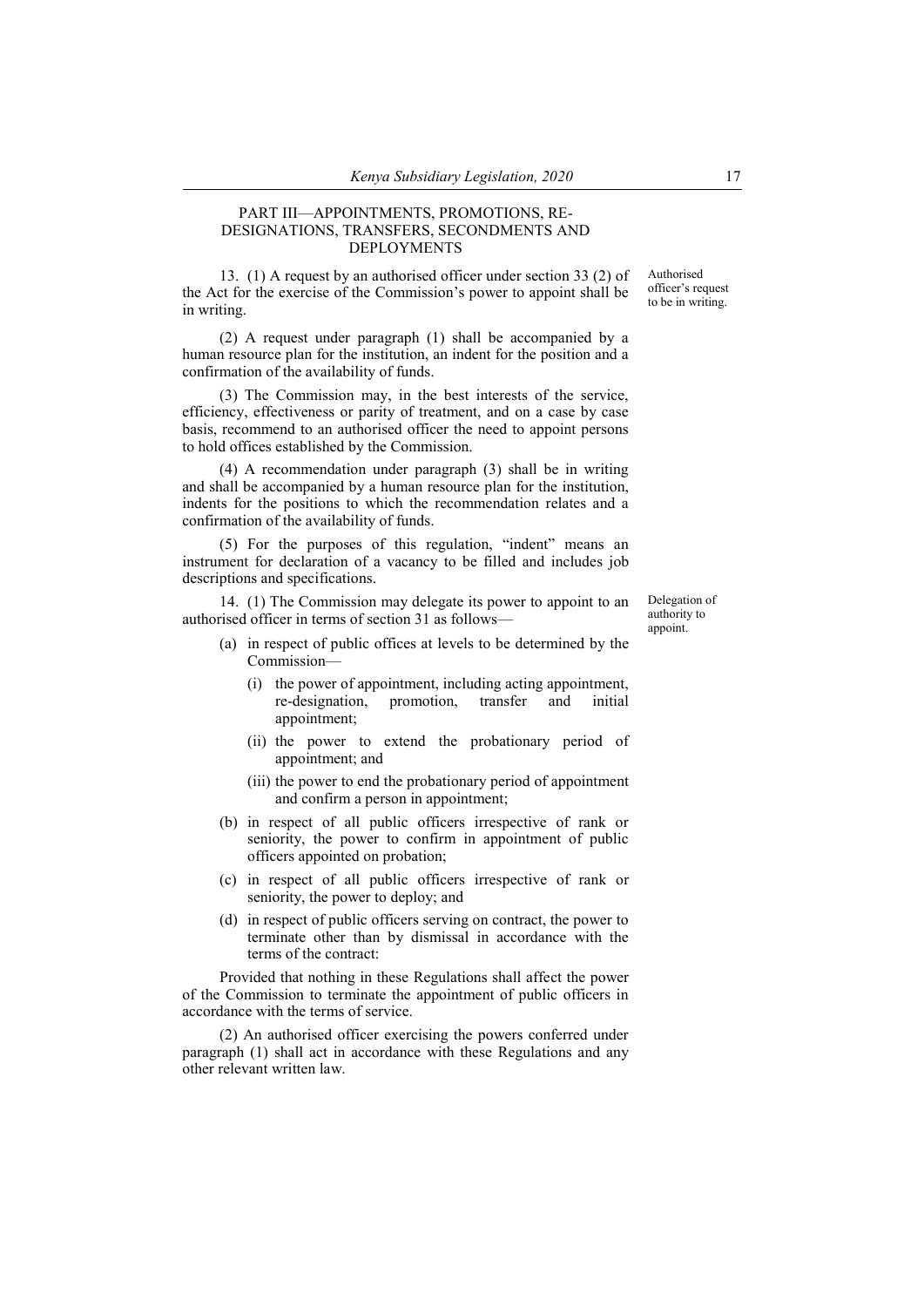(3) A public officer affected by a decision of an authorised officer exercising delegated powers in terms of this regulation may appeal in writing to the Commission within thirty days of being notified of the decision of the authorised officer.

(4) An appeal under paragraph (3) shall be made through the authorised officer.

(5) Notwithstanding paragraph (4), a public officer who intends to appeal to the Commission in terms of paragraph (3) shall submit an advance copy of the appeal to the Commission.

(6) The Commission may, at any time, audit, investigate, inquire into or visit an institution to determine how an authorised officer exercises any power delegated to him or her by the Commission.

15. The record required to be maintained under section 39 of the Act shall be maintained in paper form, electronic format or both.

16. (1) In selecting candidates for appointment or promotion, the provisions of section 36 of the Act and section 10 of the Public Service (Values and Principles) Act, 2012 shall apply and the Commission or authorized officer, as the case may be, shall have regard to—

- (a) merit, equity, aptitude and suitability;
- (b) the prescribed qualifications for holding or acting in the office including abilities, skills, knowledge, experience and personal qualities relevant to carrying out of the duties;
- (c) the efficiency of the public service;
- (d) the provable experience and demonstrable milestones attained by the candidate and potential for development;
- (e) integrity of the candidate; and
- (f) the standards, values and principles set out in Articles 10, 27, 54 (2), 55 (c), 56 (c), 232 and Chapter 6 of the Constitution:

Provided that the Commission or authorized officer shall ensure that officers at entry level and at other levels to be determined by the Commission shall be vetted by competent state agencies before taking up positions in the public service.

17. (1) The Commission or authorised officer, as the case may be, may determine the suitability of a person for the purposes of section 36 of the Act by—

- (a) conducting aptitude or other competency tests; or
- (b) vetting by relevant State agencies before taking up positions in the public service.

(2) The Commission may conduct suitability interviews in the following instances—

- (a) where posts have been upgraded;
- (b) on re-designation;

Record to be kept in paper form or electronic format. Criteria for appointment and promotion. No. 1A of 2015.

Vetting of candidates.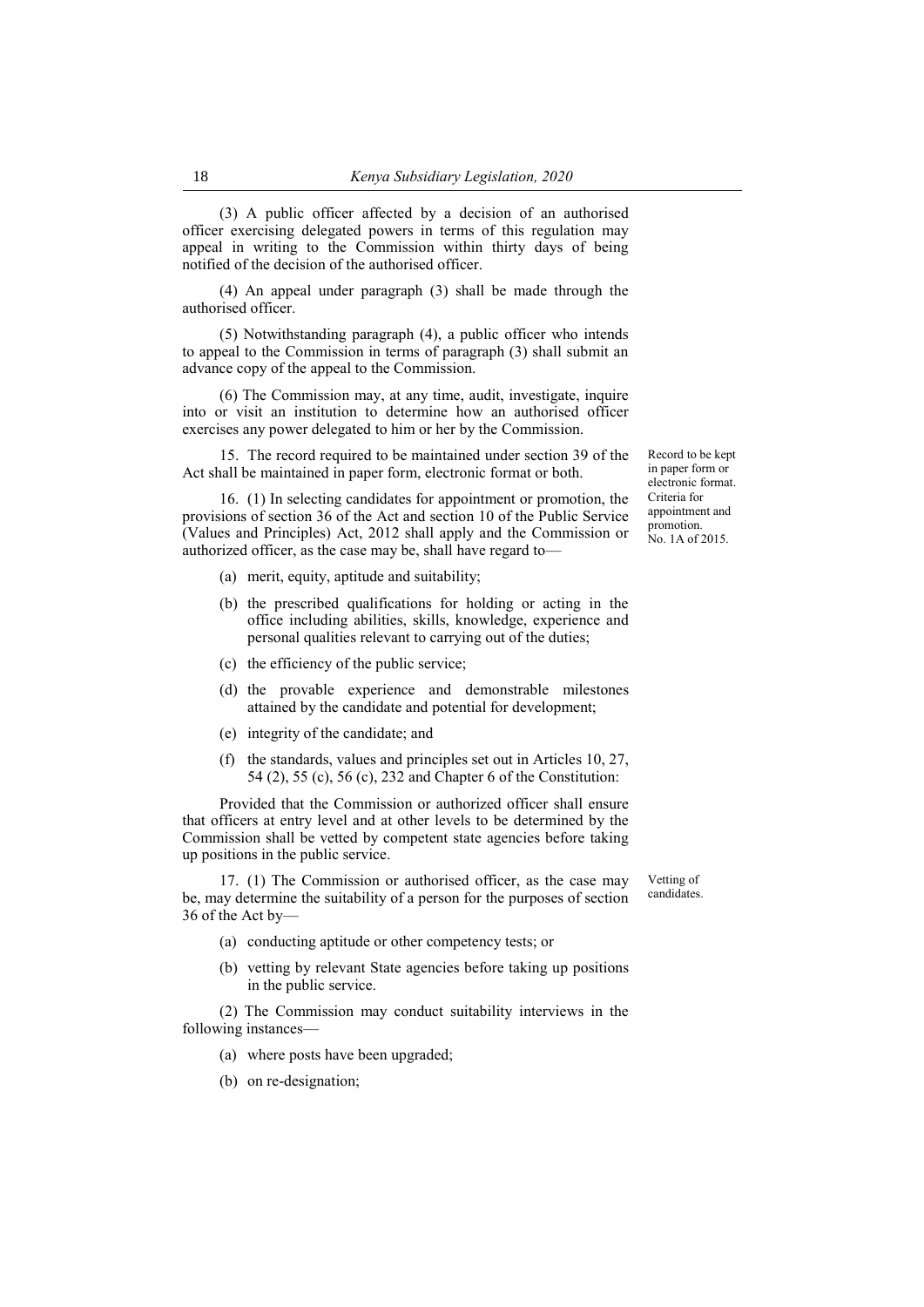(c) where an officer is being considered for promotion on merit; or

(d) on redeployment upon reorganisation of Government or of a public entity.

(3) In determining whether an appointment has been undertaken in a fair and transparent manner, the Commission shall consider the following factors—

(a) competitiveness;

- (b) meritocracy
- (c) absence of nepotism, cronyism and political influence; and
- (d) non-discrimination.

(4) For the purposes of this regulation, "suitability interview" means the non-competitive assessment of the degree to which an employee possesses the knowledge, ability, skills and other characteristics identified as important for successfully performing the position being filled.

18. The effective date of appointment, acting appointment, promotion or re-designation shall be the date of the decision to appoint, promote or re-designate or such other date as the Commission or authorised officer may determine:

Provided that a fresh appointment shall take effect on the date the officer reports to his or her work station.

19. All persons recruited to the public service on first appointment shall, before confirmation in appointment on permanent and pensionable terms or on contract, serve on probationary terms as provided in section 41 of the Act.

20. (1) The Commission or other lawful authority vested with the function of making the decision to promote a public officer shall enhance succession management by making the decision in anticipation of the concerned public office falling vacant at least six months before the vacancy occurs.

(2) Paragraph (1) shall not apply where a decision to promote an officer is made to fill in a vacancy in a public office that in the circumstances could not be anticipated including a vacancy created by the death of the office holder.

(3) Where a public officer has been promoted to a public office in a public body other than that in which the officer is serving, the officer shall be released to take up the new appointment within sixty days from the date of the decision to promote.

(4) Where a public officer has been promoted to a public office in a public body other than that which the officer is serving, the authorised officer shall provide the receiving institution with the relevant documents relating to the release within sixty days from the date of the decision to promote.

Effective date of appointment promotion and redesignation.

Probation before confirmation in appointment.

Promotions.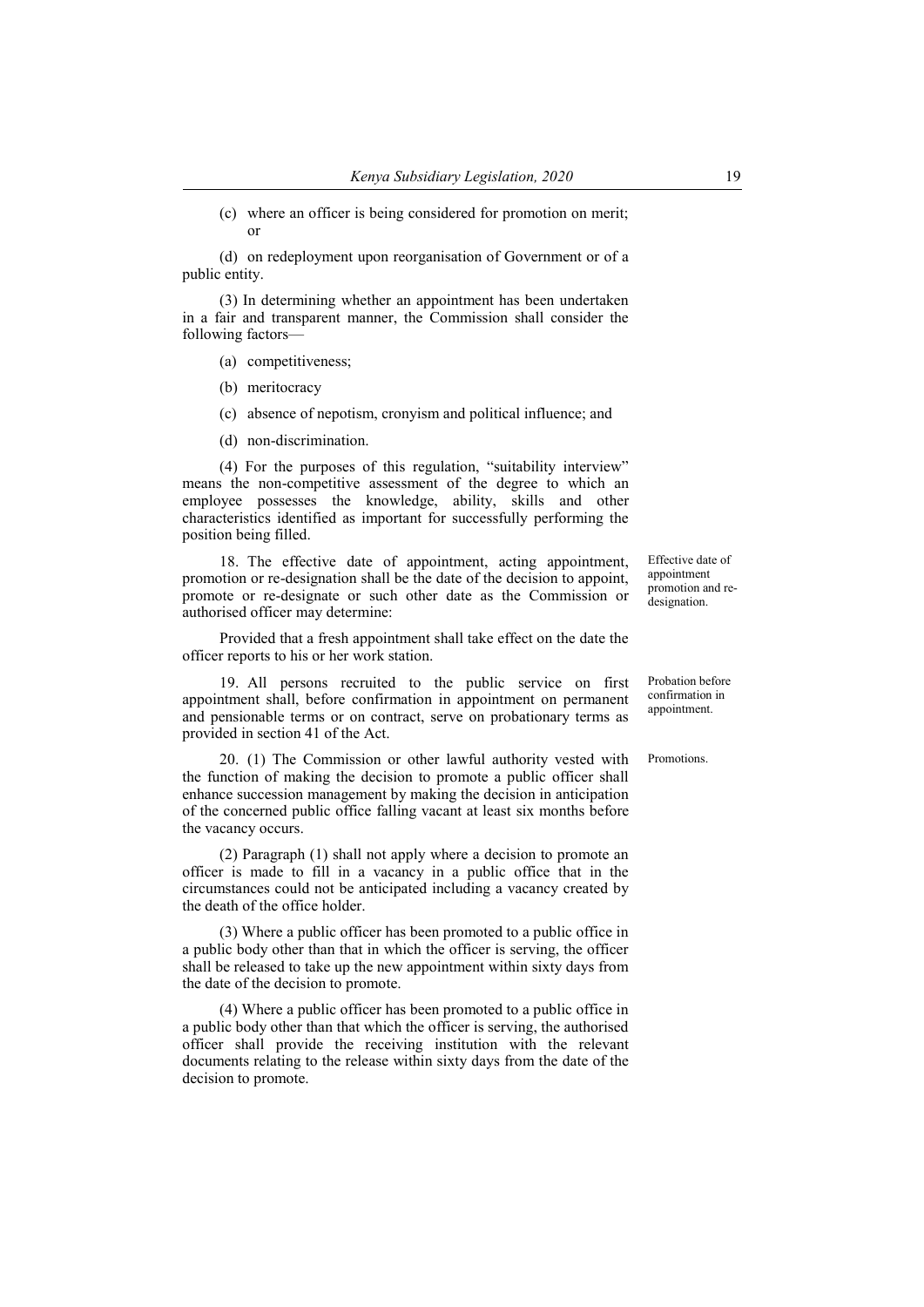(5) Notwithstanding paragraph (4) or (5), if the public officer who has been promoted to a public office in a public body other than that which the officer is serving is not released, the officer shall be considered to have been released on the expiry of sixty days from the date of the decision to promote.

(6) Except where a public officer is on secondment, if the public officer fails to take up the promotion, the decision to promote the officer shall lapse on the expiry of sixty days from the date of the decision and the officer shall continue to serve in the office held prior to the decision.

21. (1) Where an officer demonstrates exceptional competencies, qualities, abilities, innovation, creativity and leadership, the officer may be considered for promotion on merit, an award and commendation, or both.

(2) All promotions on merit shall be made by the Commission.

(3) An officer may be considered for promotion on merit on recommendation by the relevant human resource committee of a public body and a request to the Commission by the authorized officer.

(4) An officer may be considered for promotion on merit where a vacancy exists:

Provided that where no vacancy exists, the Commission may consider any other appropriate reward.

(5) An officer may be considered for an award and commendation for that officer's experience, competence, personal qualities, exceptional abilities, innovation, tangible creativity, leadership, demonstrable milestones and integrity.

(6) In this regulation, "promotion on merit" means promotion through evaluation based on experience, competencies, personal qualities, exceptional abilities, innovation, tangible creativity, leadership, demonstrable milestones and integrity.

22. (1) The Commission shall develop manuals for management of rare, scarce and specialized human resource.

(2) In these regulations "rare, scarce and specialized human resource" means knowledge and skills not readily available in the job market.

23. (1) Where a person has been appointed in an acting capacity, the appointing authority shall make the appointment in accordance with the provisions of section 34 of the Act and regulation 16.

24. (1) Where an expatriate is appointed under the Act, the appointment shall be in accordance with the provisions of section 36 (6) and (7) of the Act.

(3) Where an authorised officer intends to appoint an expatriate, the authorised officer shall apply in writing to the Commission for approval accompanied by written confirmation that there is no Kenyan with the required qualification who is available for the appointment.

Management of rare, scarce and specialized human resource.

Acting appointments.

Appointment of expatriates.

Recognition of exceptional performance.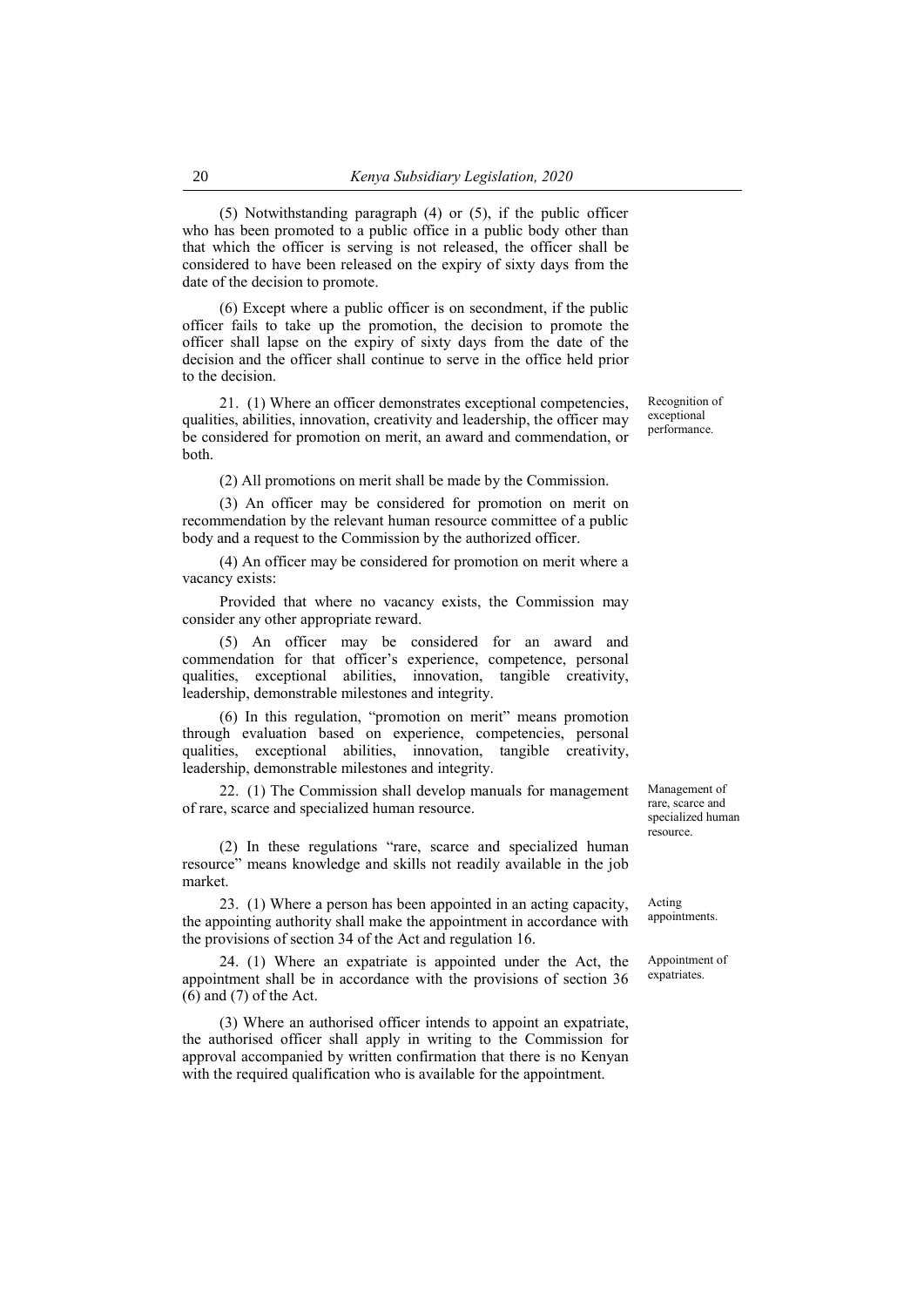(4) In granting the approval to appoint non-citizen expatriates, the Commission shall first satisfy itself that there are no citizens with the requisite qualifications to meet the staffing needs of the public body.

(5) The appointment of an expatriate shall be on contractual terms for a period that shall not exceed three years which may be renewed only once for a period that shall not exceed three years with the approval of the Commission.

(6) Expatriates shall be appointed on such terms and conditions of service as shall be determined by the Commission and be subject to the code of conduct, policies and regulations applicable to public officers.

25. Authorised officers shall notify the Commission at least six months before expiry of any contracts of employment that are eligible for or require renewal.

26. (1) The Commission shall, in recommending persons to be appointed as Principal Secretaries under section 47 of the Act, use a competitive recruitment process.

(2) Within twenty-one days of a presidential election, the Commission shall commence a competitive recruitment process for the purpose of identifying persons to be recommended for nomination by the President for appointment as Principal Secretaries:

Provided that the Commission may, on request and if circumstances warrant it, carry out a recruitment and selection process at any other time.

(3) Within twenty-one days after the President has been elected or upon the request of the President for the purpose of filling a vacancy in an office of a Principal Secretary, the Commission shall publish a notice in the *Gazette*, the Commission's website and in at least one newspaper of nationwide coverage, inviting eligible persons to apply for the position of Principal Secretary.

(4) A person is eligible to be appointed as a Principal Secretary if that person satisfies the conditions set out in section 47 (2) of the Act.

27. (1) The Commission shall be responsible for the appointment of advisors to the President, Deputy President and Cabinet Secretaries.

(2) The Commission shall determine the number of advisors who shall be appointed for the President and Deputy President as may be needed for carrying out the functions of office.

(3) Where the Commission appoints advisors for a Cabinet Secretary, it shall not appoint more than two advisors at a time.

(4) A person may be appointed as an advisor only if that person—

(a) has the relevant qualification, experience, competencies and skills necessary for the performance of his or her duties as advisor; and

Appointment of

advisors.

Authorised officers to notify Commission of contracts eligible for renewal. Appointment of Principal Secretaries.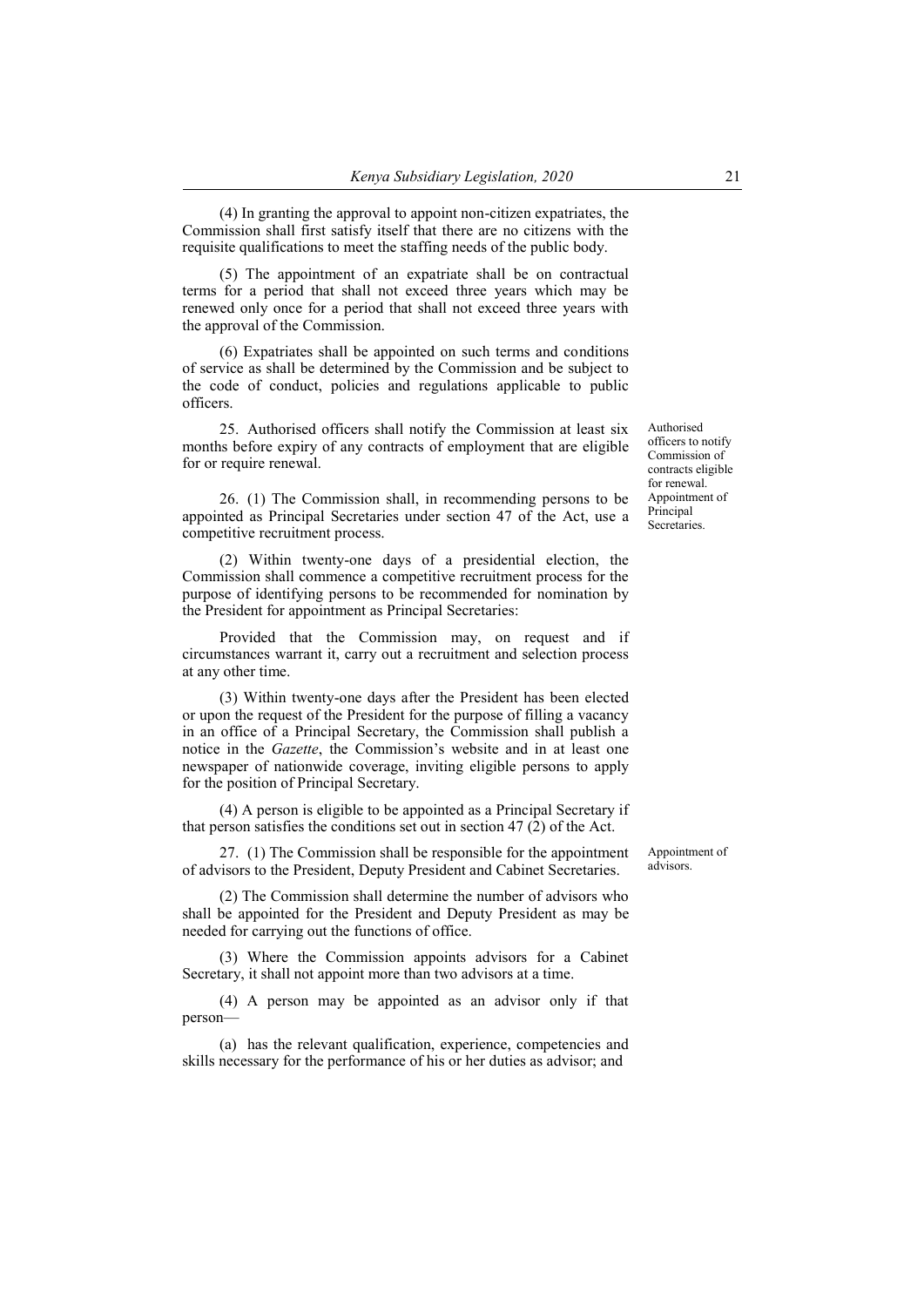(b) meets the requirement of Chapter Six of the Constitution.

(5) The Commission shall appoint an advisor only upon request in writing by the relevant State officer.

(6) The written request under paragraph (5) shall state—

- (a) that the technical competencies, skills and experience possessed by the proposed advisor do not exist in the public service;
- (b) that the competencies and experience of the proposed advisor match the job requirements;
- (c) the functions, duties and responsibilities of the proposed advisor.

(6) An advisor shall be responsible to, and support, the requesting State officer and shall not be assigned any role that is performed by other officers in the public body.

(7) Advisors shall be bound by the Public Service Code of Conduct and sign the oath of secrecy under the Official Secrets Act.

(8) Each advisor shall be appointed on contract for a period not exceeding three years and may be renewable only once for a period not exceeding three years:

Provided that the appointment of an advisor for a State officer shall not extend beyond the tenure of the State officer.

(9) The Commission shall determine the grading and terms of service of each advisor.

(10) A person appointed as an advisor shall undergo security and other vetting by the relevant State agencies before taking up the appointment.

(11) Advisors shall undergo induction training by the Commission before taking up appointment.

(12) Advisors shall not have or hold any supervisory role over any public officers.

28. (1) Subject to the provisions of Article 234 (4) of the Constitution, the Presidential Retirements Benefits Act, 2003 and the Retirement Benefits (Deputy President and Designated State Officers) Act, 2015, the Commission shall appoint the personal staff of the President, Deputy President and retired Presidents in accordance with the establishment approved by the Commission.

(2) Personal staff shall serve at the pleasure of the President, Deputy President or retired President as the case may be and for such period as shall be determined by the Commission.

(3) Notwithstanding paragraph (2), a person shall not serve on the personal staff of the President or Deputy President for longer than the term of office of the President or Deputy President.

(4) A person shall cease to serve on the personal staff of a retired President upon the death of the retired President unless otherwise Appointment of the personal staff of the President, Deputy President or retired President. No. 11 of 2003. No. 8 of 2015.

Cap. 187.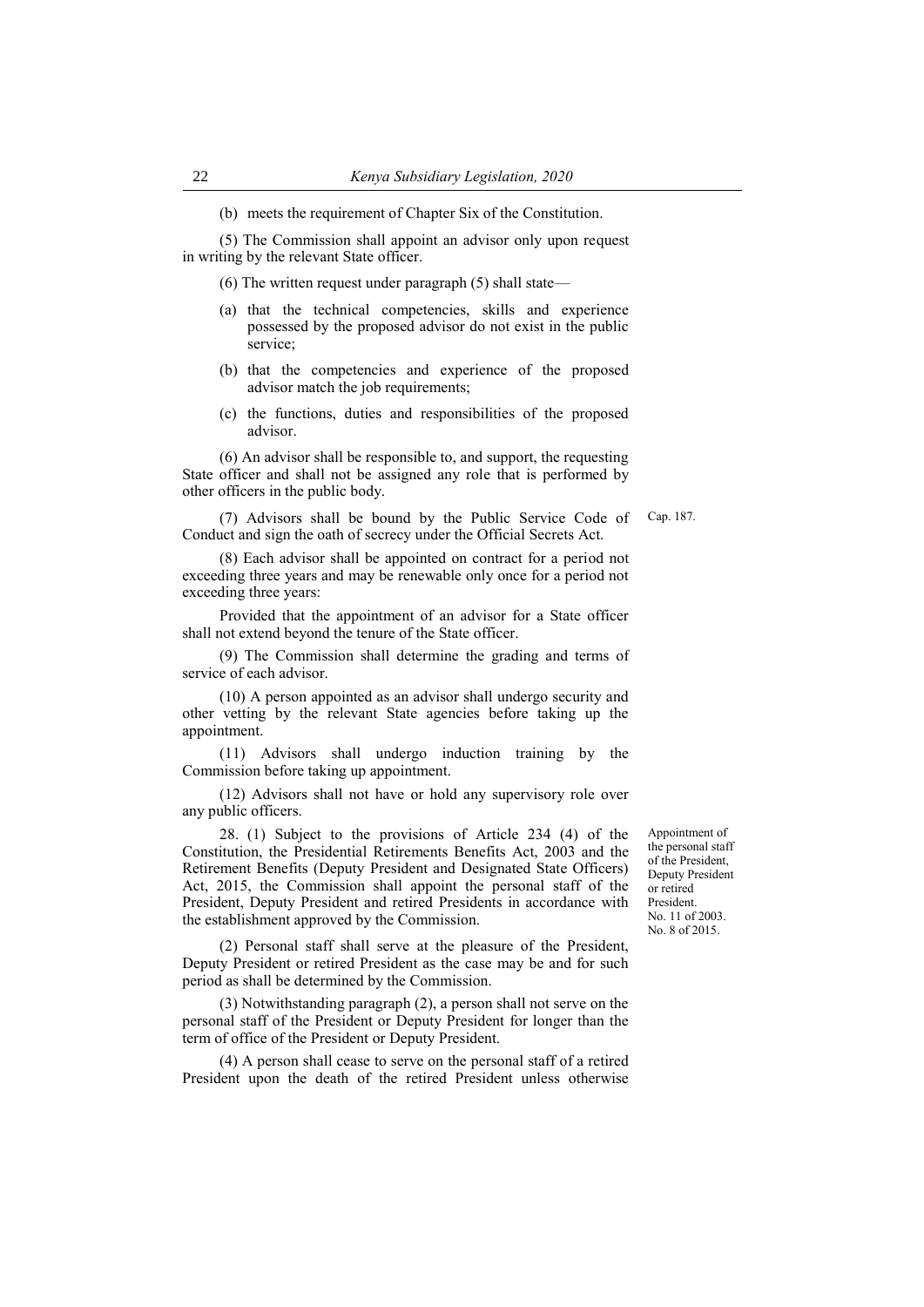dismissed from service in accordance with the Act, these regulations or any other written law.

(5) For the purposes of this regulation, "personal staff" includes—

- (a) personal assistants;
- (b) health fitness instructors;
- (c) support staff;
- (d) cooks;
- (e) housekeepers; and
- (f) gardeners.

29. (1) A Cabinet Secretary may request the Commission in writing to appoint a personal assistant for the Cabinet Secretary.

Appointment or assignment of personal assistants for Cabinet Secretaries, Permanent Secretaries and chief executive officers.

(2) A Principal Secretary may request the Commission to assign a personal assistant for the Principal Secretary:

Provided that a personal assistant assigned to a Principal Secretary shall only be assigned from among public officers serving in the public service.

(3) A chief executive officer may request the Board of Directors in writing to assign a personal assistant to the chief executive officer:

Provided that a personal assistant assigned to a chief executive officer shall only be assigned from among the staff of the public body in which the chief executive officer is serving.

(4) The Commission shall determine the terms of service for personal assistants appointed or assigned under this regulation.

30. (1) The Commission shall, subject to provisions of the Constitution or any other written law, determine the qualifications and disqualifications in respect of which it is required to nominate or recommend a person for appointment under section 46 of the Act.

(2) The Commission shall publish on its website and in at least one newspaper of nationwide coverage, the qualifications in respect of which it is required to nominate or recommend a person for appointment under section 46 of the Act.

(3) A nomination or recommendation under section 47 of the Act shall comply with the provisions of section 37.

31. (1) This regulation shall— Appointments to

(a) apply to the appointment of any person in an interim body established under the Constitution or any relevant written legislation; and

Nomination and recommendation for appointment.

interim bodies.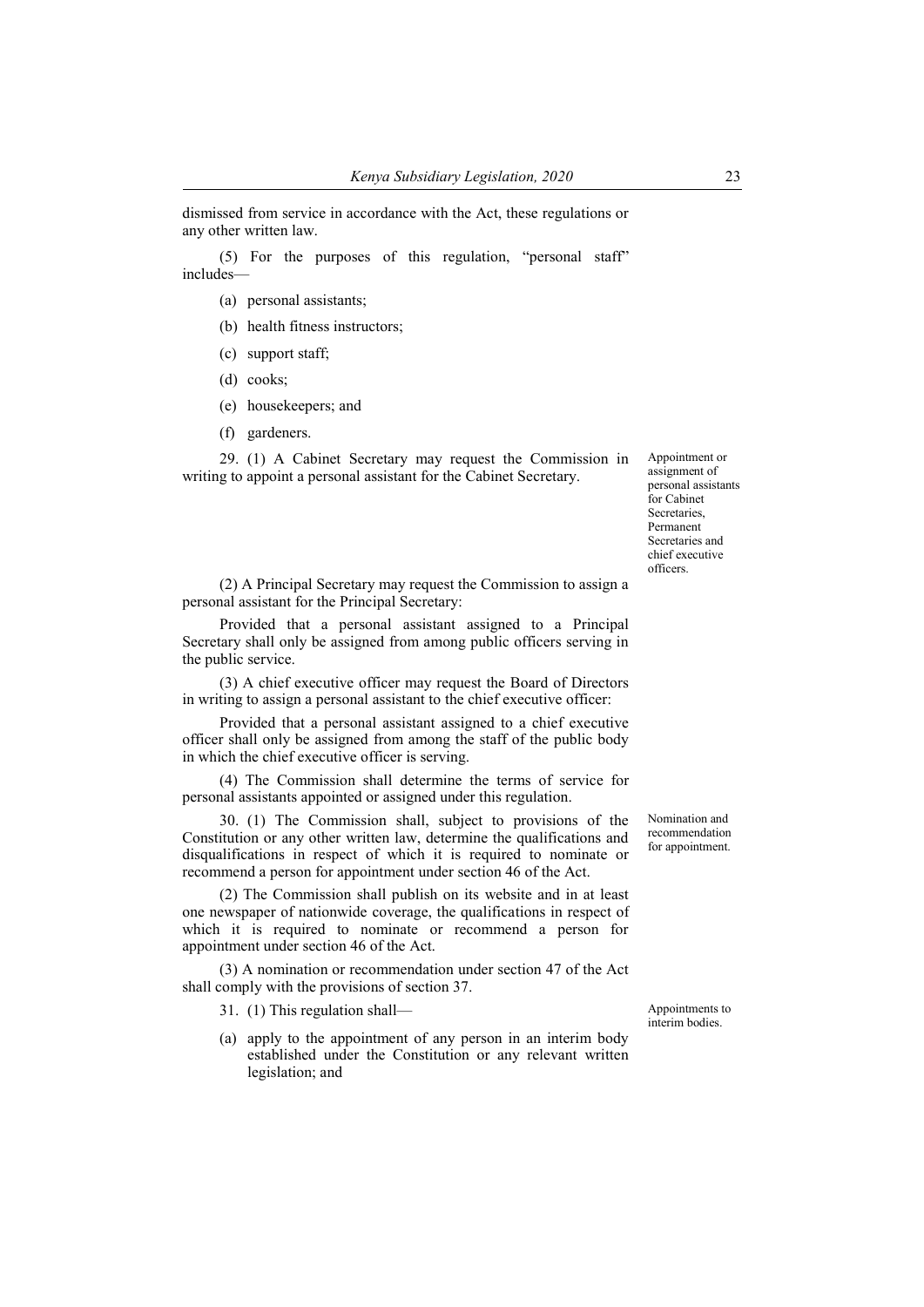(b) not apply to the appointment of any person to an interim body conferred with the power to establish offices or appoint persons to serve in those offices.

(2) The authority to appoint persons to hold office in an interim body shall vest in the Commission.

(3) No person shall be appointed in the interim body unless the Commission is satisfied that in the circumstances, there is no available public officer for secondment, deployment or appointment to that interim body.

(4) No person shall be appointed to an office in an interim body unless the Commission has established a public office in the establishment of that body for that purpose.

32. A public institution shall— Affirmative

- (a) develop and implement employment equity plans;
- (b) review their recruitment policies to ensure that the mode of advertisement of job vacancies, the pre-selection and conducting of interviews do not in any way disadvantage any particular group; and
- (c) take deliberate measures including targeted advertisements to bring on board marginalized groups.

33. (1) Any public body which enters into a partnership or joint venture with any other body outside the public service in which public officers will be deployed, or staff of such partnership or joint venture shall in any way utilise any public resources, the public body shall seek the approval of the Commission before executing the partnership or joint venture agreement as the case may be.

(2) For the purposes of these regulations, the Commission may consider any undertaking, joint venture or partnership between a public body and any other body outside the public service to be a public body within the meaning of these regulations, if—

- (a) at least thirty percent of the staff of the undertaking, joint venture or partnership are public officers;
- (b) the undertaking, joint venture or partnership substantially provides a service or performs a function on behalf of the Government where the government is the sole traditional provider of tat service or performer of that function;
- (c) at least thirty percent of the funding for the undertaking, joint venture or partnership is drawn out of public funds;
- (d) at least thirty percent of the assets of the undertaking, joint venture or partnership are public assets; or
- (e) at least thirty percent of the liabilities incurred by the undertaking, joint venture or partnership are public liabilities.

(3) The authority to appoint and exercise disciplinary control over public officers serving in undertakings, joint ventures or partnerships on behalf of the Government shall vest in the Commission.

Staff of partnerships and joint ventures

Action.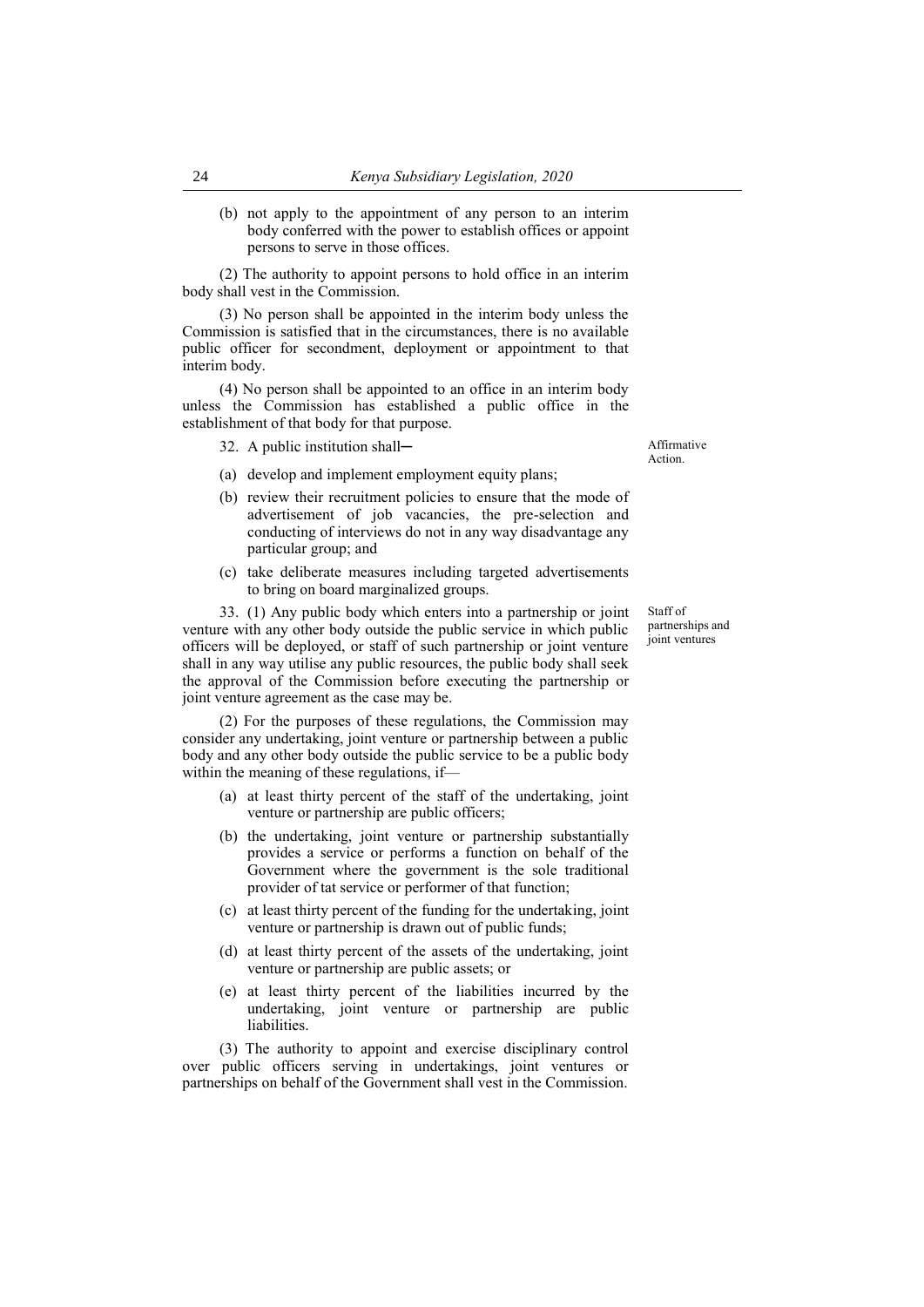34. (1) Where vacancies are to be filled according to the results of examinations held under the authority of the Commission in accordance with section 51 of the Act, the Commission shall—

- (a) develop and, by notice in the *Gazette*, publish a curriculum for the examinations;
- (b) provide manuals to govern the administration of the examinations;
- (c) prescribe any administrative fees in respect of the examinations;
- (d) by notice in the *Gazette*, publish the results of the examinations;
- (e) issue certificates to successful candidates; and
- (f) institute any other measures for the efficiency, effectiveness and integrity of the administration of the examinations.

(2) The examinations administered by the Commission shall be designed to achieve fair competition and merit as the basis of appointments and promotions in the public service and officers who pass the exams shall be promoted with effect from the date of publication of the results in the *Gazette*.

(3) Nothing in these regulations shall prevent the Commission from administering any other competitive and objective method for the recruitment or selection of officers.

35. (1) The Commission may delegate to an authorised officer the power to re-designate officers up to a rank as may be determined by the Commission.

(2) An officer may be re-designated if the officer possesses the requisite qualifications, experience, skills and competencies and the redesignation shall take effect from the date the decision is made.

(3) An officer who is due for promotion and who is eligible for re-designation shall first be considered for promotion before the officer's re-designation is processed.

(4) Re-designation with continuous service shall be allowed only for technical cadres whose job specifications are similar for both graduate and non-graduate officers.

36. (1) Deployment within a public body shall be undertaken by the authorised officer.

(2) In making a deployment decision, the authorised officer shall take into account the—

- (a) efficiency and effectiveness of public service delivery;
- (b) promotion of national integration and cohesion; and
- (c) representation of Kenya's diverse communities, gender, ethnic communities and persons with disabilities.

Re-designation.

Promotional examinations.

Deployment.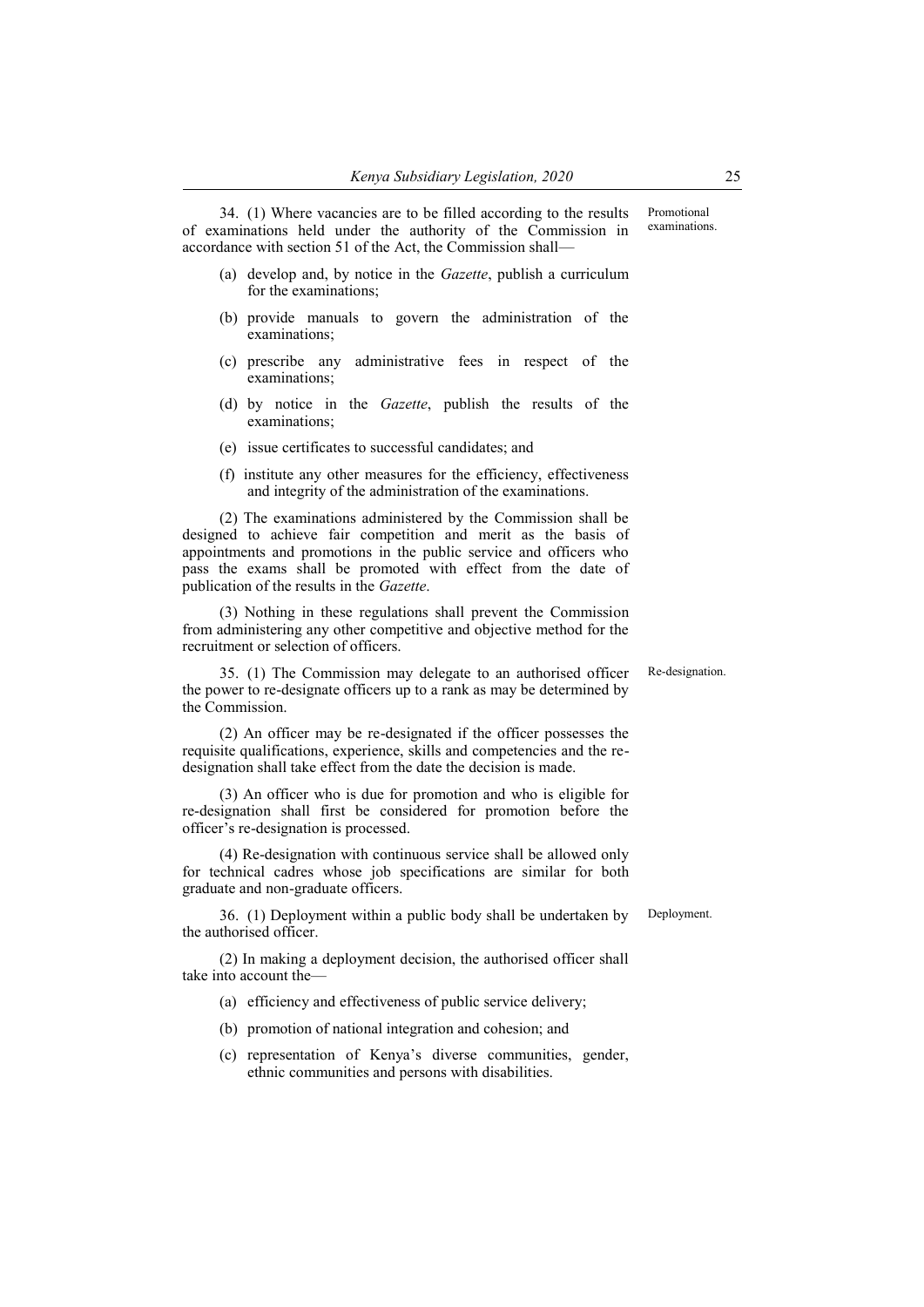Secondment.

37. (1) Subject to section 42 of the Act, where a public officer is appointed on contract to a public body or an international public body to which Kenya is a State party or has an existing bilateral agreement, the officer may make a request to the Commission, through the authorised officer, to be seconded to that public body or international public body.

(2) Secondment shall be restricted to officers on permanent and pensionable terms of service.

(3) The Commission shall determine the job levels in the public service eligible for secondment in accordance with these regulations.

(4) Secondment shall be for a period not exceeding three years and may be renewed once for a further period not exceeding three years after which the provisions of section 42 (6) of the Act shall apply:

Provided that upon expiry of the secondment period the officer on secondment may opt to transfer service, resign or retire in accordance with the Act and these Regulations.

(5) Organisations to which officers are seconded shall remit pension contributions of the seconded officer to the relevant pension scheme at the prevailing rates during the period of secondment, to avoid loss of pension;

(6) Where the organisation to which an officer has been seconded pays the pension contribution for the seconded officer, such amount shall be recovered from the officer's service gratuity.

(7) Public officers on secondment shall be eligible for promotion in their parent public body during the period of secondment.

(8) Where the parent public body from which an officer has been seconded intends to terminate the secondment, the public body shall notify the officer and the organisation to which he or she has been seconded at least one month before the termination.

(9) Where an officer on secondment commits a breach of discipline, the case shall be handled by the organization to which the officer is seconded and the recommendations and decision thereof shall be forwarded to the parent public body for additional action in accordance with these regulations.

(10) Upon completion of the secondment period, a public officer shall—

- (a) revert to the terms and conditions of service appropriate to their substantive position in the public body; and
- (b) not be eligible for another secondment within a period of three years from the last secondment

(11) An officer on secondment shall not be seconded to another organization during the period of the secondment.

(12) Subject to relevant transitional statutory provisions, where a new public body is established from an existing public body, public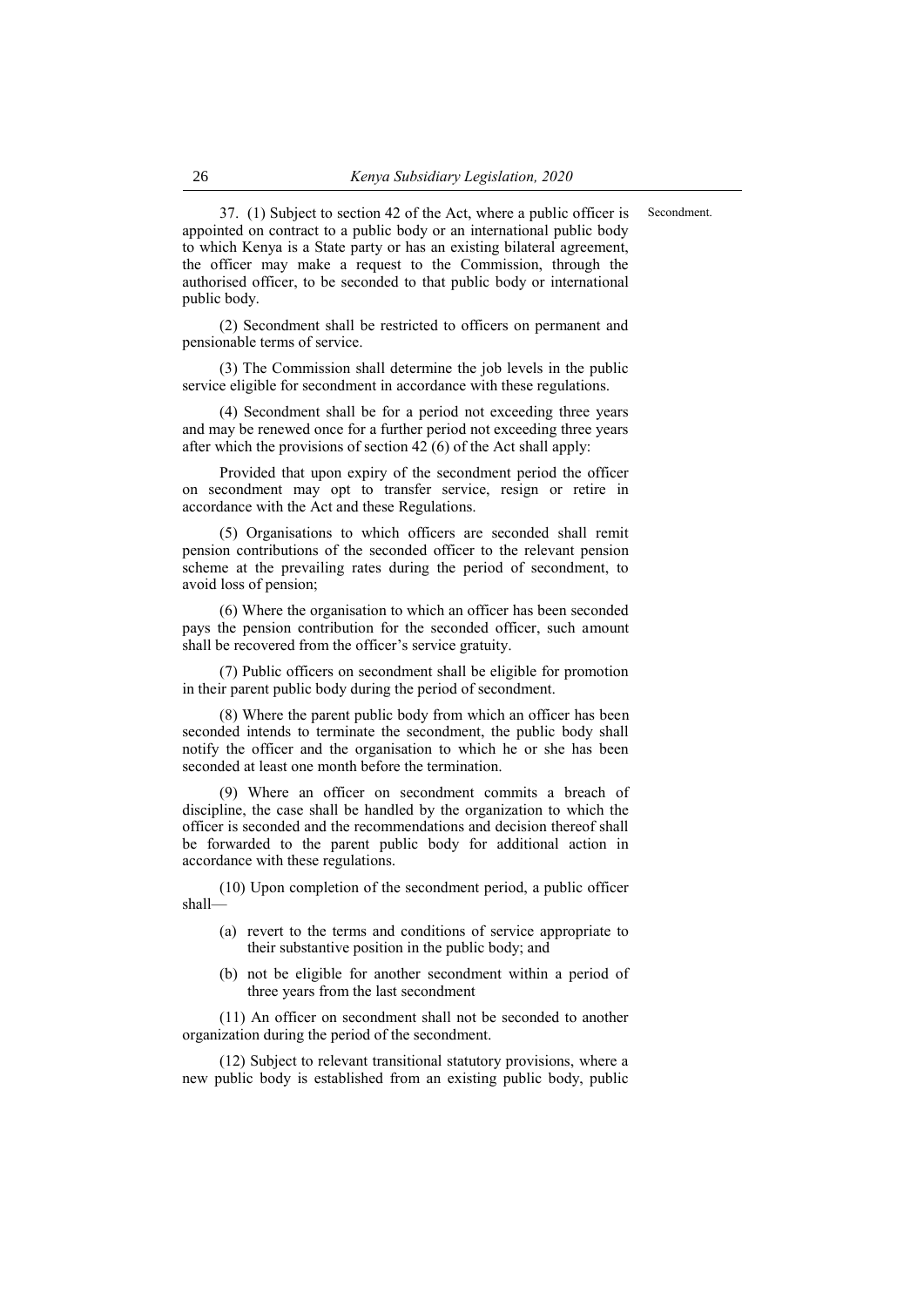officers who shall be retained in the new public body shall be deemed to be on secondment pending the establishment of a retirement benefits scheme for the officers of that new body.

(13) A public officer shall not proceed on secondment before being notified in writing by the Commission.

Leave of absence.

38. (1) The Commission may grant leave of absence to a public officer on recommendation of the authorised officer through the relevant Human Resource Management Advisory Committee for a period not exceeding three years which may be extended only once for a period not exceeding three years.

(2) Where an officer is appointed on contractual terms to a public body for a period exceeding three years, the Commission may grant leave of absence for the duration of the contract.

(3) Leave of absence may be granted to a public officer for purposes of taking up contractual appointments within a public body, private corporation or international organisation to which the officer cannot be seconded or to which service cannot be transferred:

Provided that an officer may only be granted leave of absence to a private corporation where the Commission determines that the experience and expertise that the officer shall gain from the private organisation shall be of benefit to the public body which the officer is from.

(4) Leave of absence may be granted to a spouse of a foreign service officer who has been posted outside Kenya during the tour of service of the foreign service officer.

(5) Leave of absence shall not be increment-earning.

(6) During a leave of absence, the public body will not make a contribution of its portion towards an officer's pension under contributory pension scheme.

(7) Despite paragraph (6), an officer undertaking a leave of absence may continue to contribute towards the officer's pension under a contributory pension scheme during the leave of absence.

(8) The period of leave of absence shall not be pension-earning within the provisions of the Pensions Act. Cap. 189.

(9) Upon completion of the period of leave of absence, a public officer shall revert to the terms and conditions of service appropriate to their substantive position in the public body and shall not be eligible for another leave of absence within a period of three years from the period of the last leave of absence.

39. (1) An authorised officer may, on recommendation of the respective Human Resource Management Advisory Committee, grant a public officer unpaid leave for a period not exceeding six months which may extended only once for a period not exceeding six months for the purpose of attending to urgent private affairs of exceptional nature.

Unpaid leave.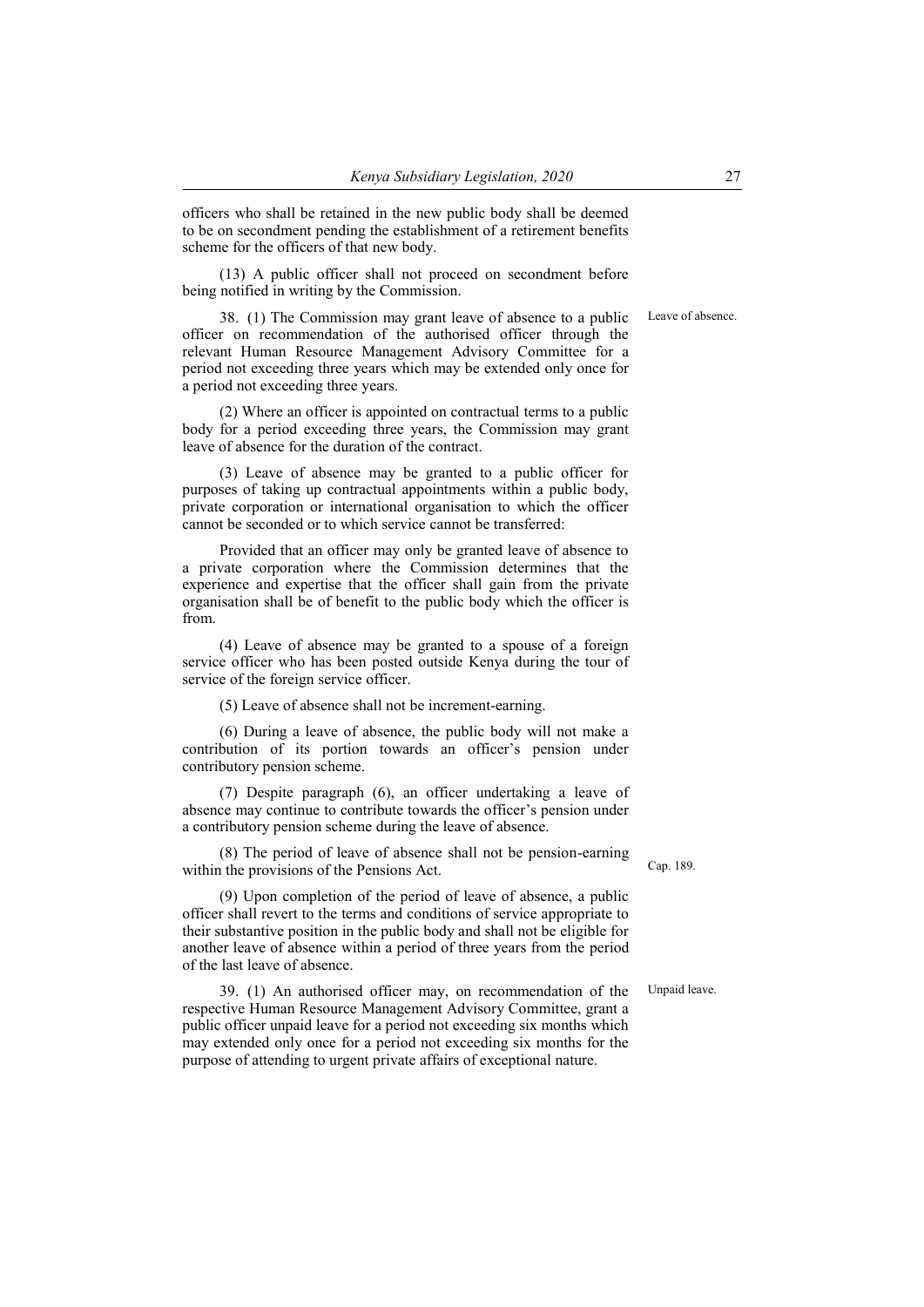(2) Unpaid leave shall not be increment-earning.

(3) During the period of unpaid leave, the public body shall not make a contribution of its portion towards the officer's pension under a contributory pension scheme.

(4) Despite paragraph (3), an officer on unpaid leave may continue to contribute towards the officer's pension under a contributory pension scheme during the unpaid leave.

(5) The period of unpaid leave shall not be pension-earning under the Pensions Act. Cap. 189.

40. (1) Transfers of public officers shall be in accordance with section 43 of the Act. Transfer.

(2) For purposes of section 43 (4) (b) of the Act, where—

(a) there is reorganisation of Government;

- (b) there is a change in Government policy; or
- (c) a transfer affects officers at levels to be determined by the Commission,

an authorised officer shall seek approval from the Commission for the transfer of public officers in the public body.

(3) A transfer shall not be a promotion unless expressly authorised by the Commission.

(4) Subject to these Regulations, in making a decision to transfer a public officer, the Commission or the authorised officer referred to in section 43 (4) (b) of the Act, shall take into account the–

- (a) efficiency and effectiveness of public service delivery;
- (b) existing skills and competencies in the receiving public body or department so as not to disadvantage public officers already serving in the receiving public body or department;
- (c) promotion of national integration and cohesion; and
- (d) promotion of representation of Kenya's diverse communities, men and women, the members of all ethnic groups and persons with disabilities.

41. (1) Where a public officer has been appointed in another public body with a separate retirement benefits scheme, the public officer may apply in writing to the Commission, through the authorised officer from which the officer is coming, for a transfer of service.

(2) Applications for transfer of service shall be considered by the Commission for approval subject to any relevant written law in force relating to retirement benefits.

42. (1) For the purposes of section 50 of the Act, benefits include—

(a) accrued pension in accordance with relevant written law in force relating to pension;

service.

Transfer of

Protection of benefits.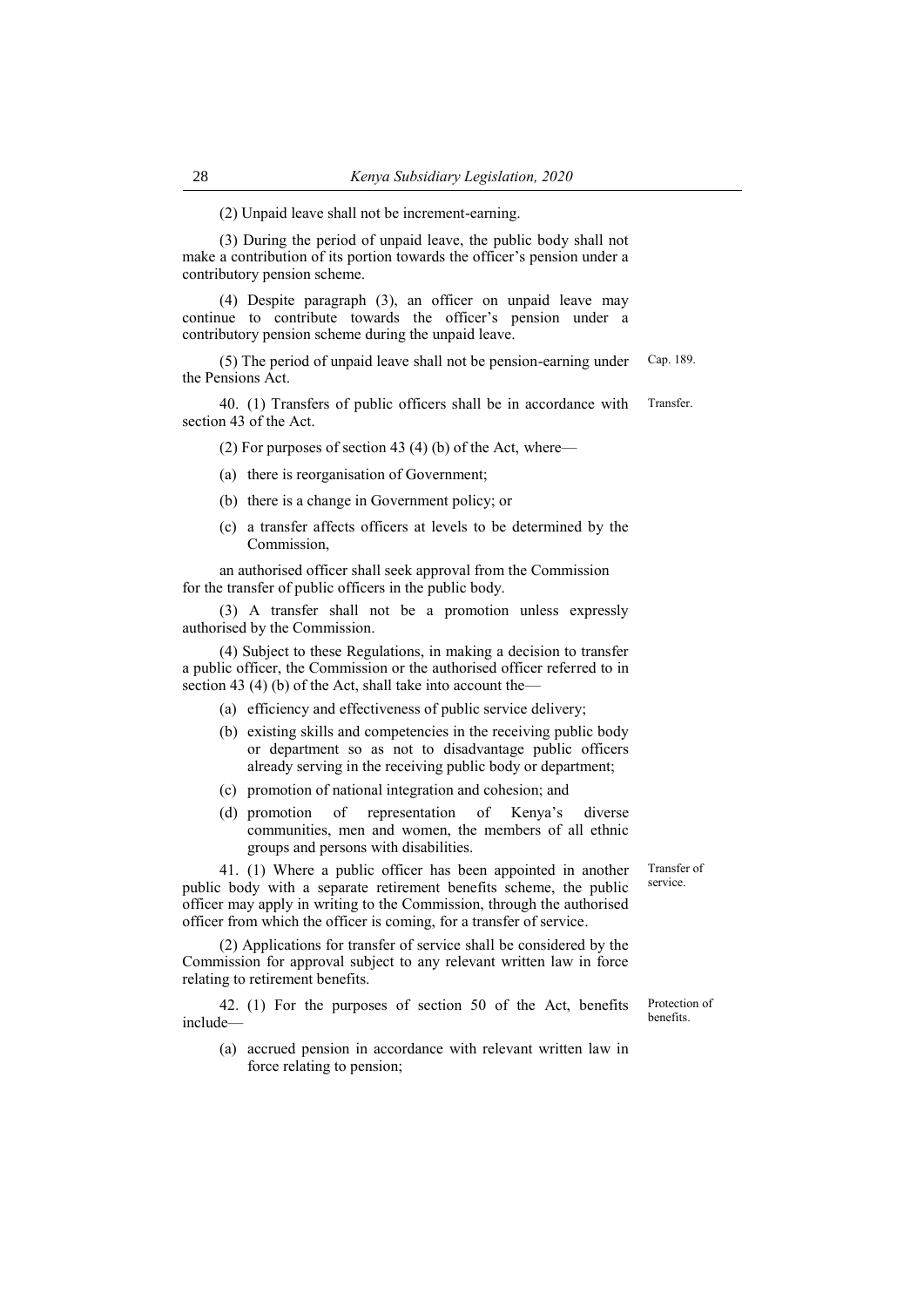- (b) retirement benefits;
- (c) accrued leave; or
- (d) any other benefit as may be determined by the Commission.

43. (1) The authorised officer of a public body may, with the approval of the Commission, appoint a qualified person to serve on voluntary basis. Volunteer service

(2) No person shall be engaged on voluntary basis in a public body as—

- (a) a revenue collector;
- (b) an officer involved in any aspect of procurement;
- (c) a cashier;
- (d) a caretaker of any premises belonging to a public body;
- (e) a security officer;
- (f) a holder of any strategic public office including any office established by the Constitution or an Act of Parliament; or
- (g) such other position as may be determined by the Commission.

(3) A volunteer in the public service shall be issued with a letter of engagement as a volunteer for a non-renewable period not exceeding twelve months.

(4) A volunteer shall be bound by these regulations, and the code of conduct, rules and regulations applicable to other public officers.

(5) A person engaged as a volunteer shall be deployed to perform duties relevant to the volunteer's area of qualification, experience or expertise.

(6) Volunteer service shall not be a guarantee of employment in the public service.

44. (1) Where a service is required for more than twenty-four hours but not exceeding twenty-one days, the relevant authorised officer may engage a qualified person on a contract not exceeding twenty-one days.

(2) Where there is need for temporary services not contemplated under this paragraph, the relevant authorised officer may procure the services of independent service providers in accordance with the procurement laws and regulations.

(3) Where a service is required for not more than twenty-four hours, the relevant authorised officer may engage a qualified person on a casual service basis.

(4) In these Regulations, "casual service" refers to employment of a person on terms where payment for services rendered shall be at the end of each workday and the person is engaged for a period not exceeding twenty-four hours.

Short-term contracts of service.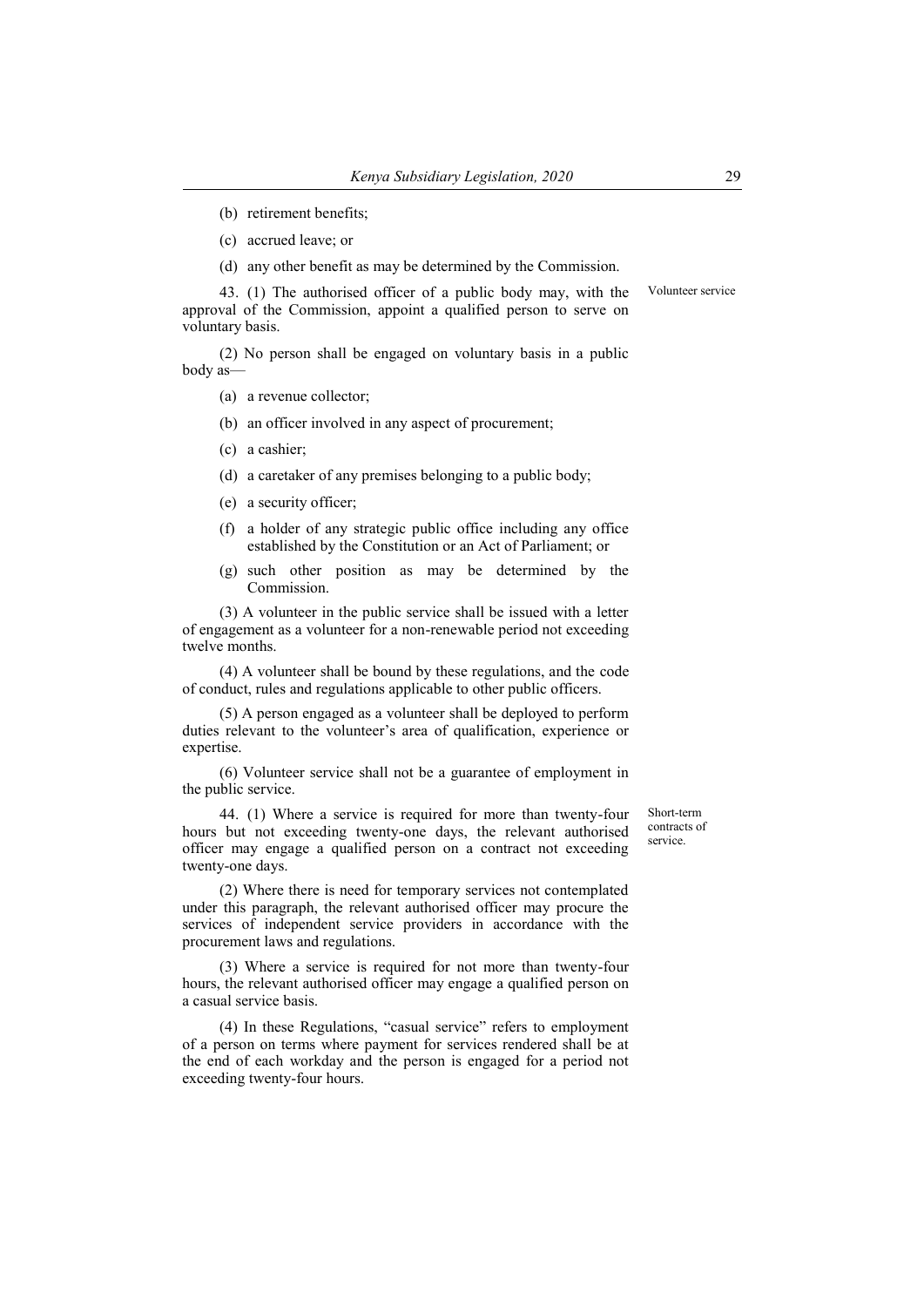45. (1) Under this paragraph "intern" means a supervised trainee working to gain experience or satisfy requirements for an academic, professional, technical, occupational or trade certification, registration or licensing.

(2) The relevant authorised officer of a public body, with the approval of the Commission, may engage any qualified person as an intern.

(3) A public body shall notify the Commission of the available opportunities for internship before engaging any person as an intern.

(4) Subject to any other written law, all opportunities for internship shall be advertised in accordance with the provisions of section 37 of the Act.

(5) The engagement of interns in the public service shall be through a competitive process, be transparent and accountable and accord equal opportunity for all qualified applicants.

(6) Interns shall be deemed to be public officers for the purposes and duration of the internship and shall be subject to these regulations and prevailing code of conduct for public officers in the public body to which the intern is attached.

(7) Interns may be paid such stipends as the Commission may approve or prescribe.

(8) An internship shall be for a non-renewable period not exceeding one year and shall not be a guarantee for employment in the public service.

(9) The Commission shall monitor and evaluate internship programmes for the public service.

(10) No public body shall engage interns for another public body without the written approval of the Commission.

#### PART IV—CONDITIONS OF SERVICE, CODE OF CONDUCT AND QUALIFICATIONS

46. (1) In exercising the power to review the conditions of service in the public service, the Commission shall be guided by the Constitution and the provisions of section 53 of the Act.

(2) In this regulation, "conditions of service" include any right or obligation relating to a public officer including any right or obligation relating to—

(a) appointment;

(b) standards of conduct;

- (c) removal and exit from service;
- (d) salaries and allowances;
- (e) working hours;
- (f) leave;

Conditions of service.

Internship.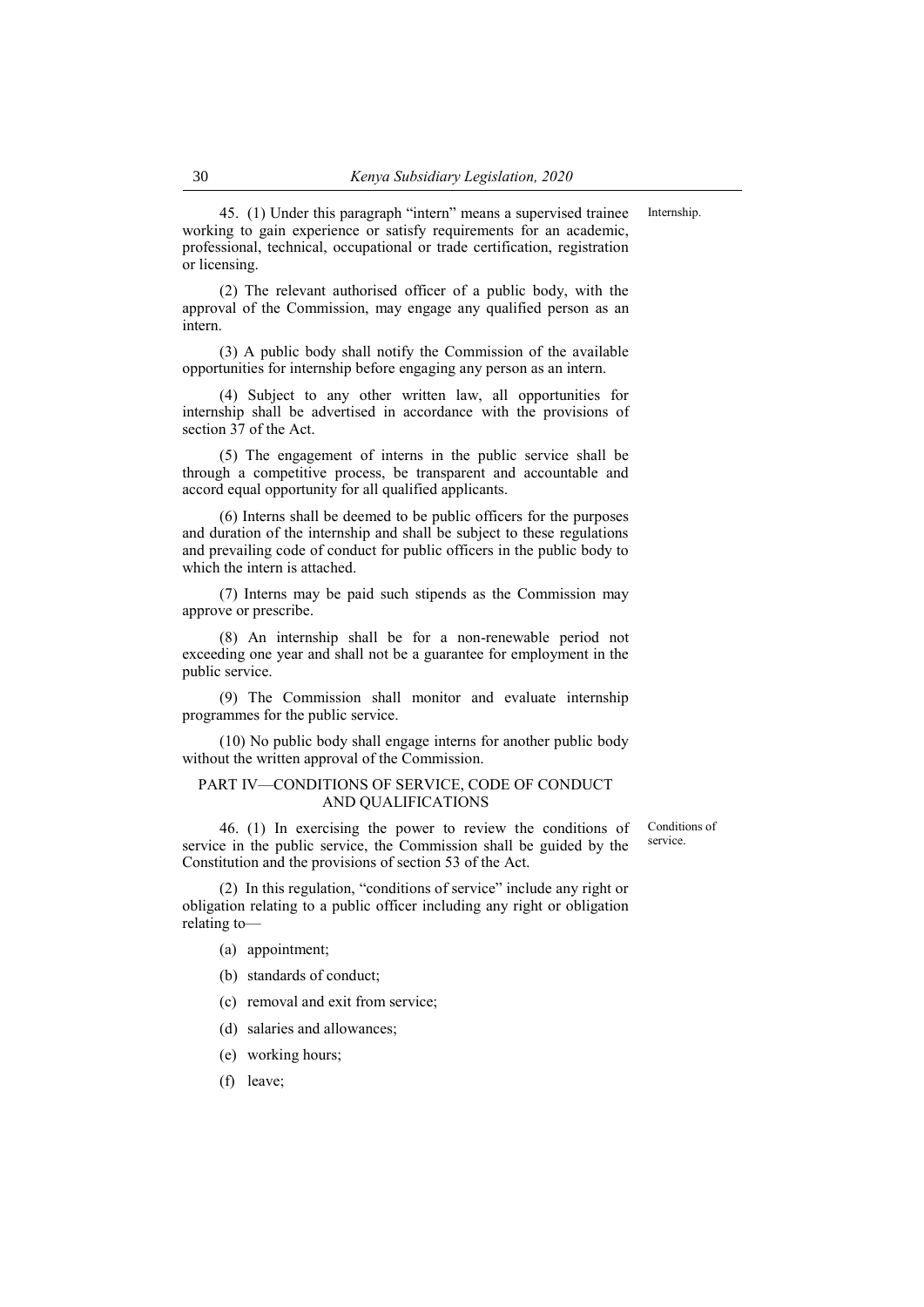- (g) grievances;
- (h) disciplinary control;
- (i) medical care;
- (j) transport;
- (k) water;
- (l) food;
- (m) welfare;
- (n) working environment;
- (o) training and development;
- (p) membership of trade unions;
- (q) housing;
- (r) pensions and retirement benefits; and
- (s) staff performance management.

(3) The Commission may, upon request by any public officer or the officer's representative, review and make recommendations on conditions of service with respect to the public officer, the category of public officers the officer belongs to or all public officers in the public body the officer belongs to.

(4) Where the Commission has undertaken a review and made recommendations under this regulation, the concerned public body or authorised officer shall implement the recommendations—

- (a) immediately or when next a decision relating to the conditions of service falls due; or
- (b) if it relates to remuneration and other payments, it shall be effected in accordance with the Commission's recommendations and advice from the Salaries and Remuneration Commission.

47. (1) The Commission shall review codes of conduct in the public service in accordance with the provisions of section 54 of the Act.

(2) Subject to any other written laws, an authorised officer or any other lawful authority shall not implement or impose any code of conduct unless the Commission has reviewed and made recommendations on the code.

48. (1) The Commission shall determine the qualifications for all positions in the public service except where the Constitution has vested in another authority the function of determining qualifications attached to a public office.

(2) Qualifications for positions in public office shall be contained in the applicable career progression guidelines.

(3) The Commission shall review qualifications for position in the public service in accordance with the provisions of section 55 of the Act.

Qualifications for positions in the

public service.

Code of conduct.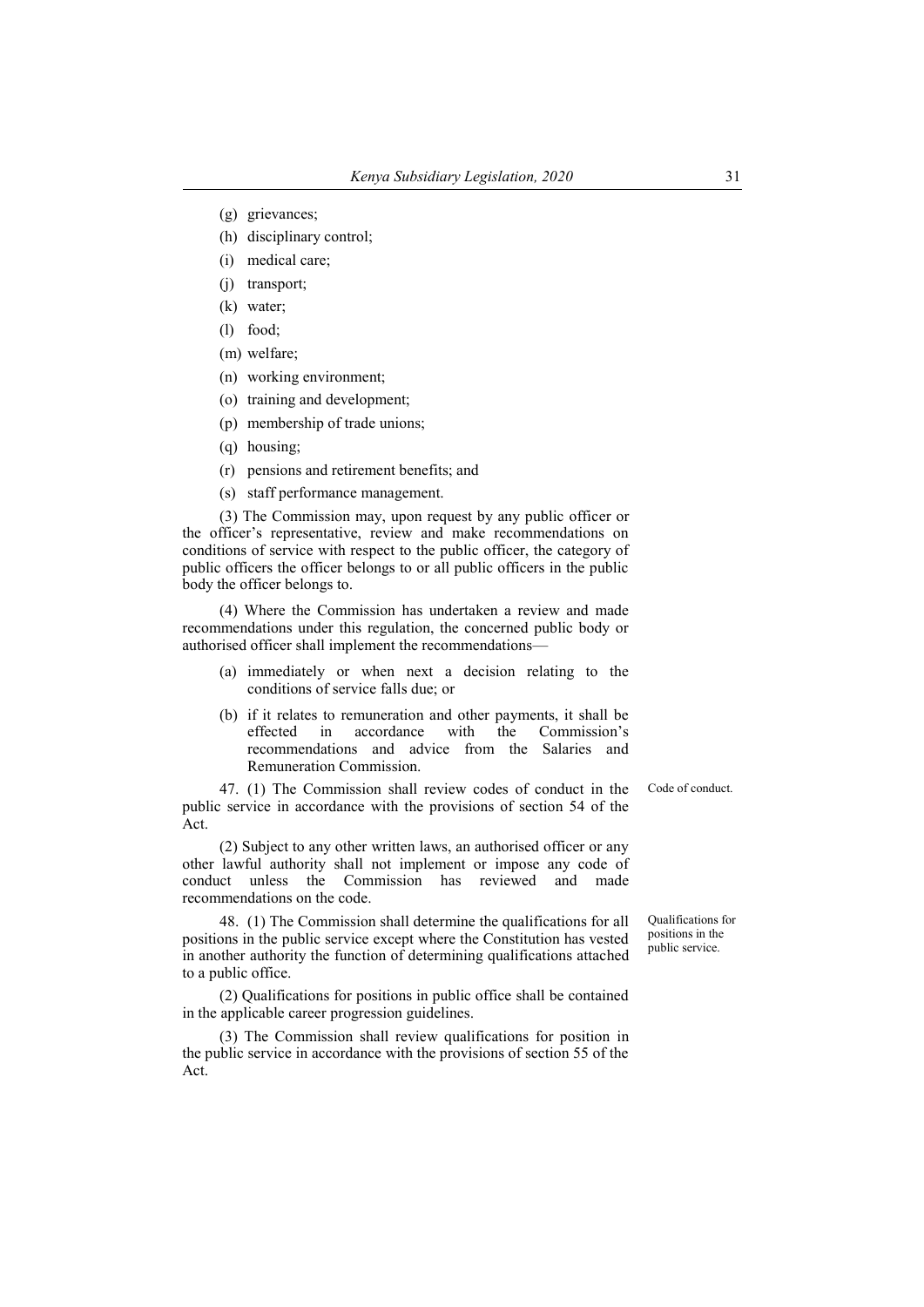(4) The Commission shall give interested or affected parties a chance to make representations before making a review or recommendation under this regulation.

(5) Nothing in this regulation shall prevent the Commission from determining, reviewing or recommending qualifications on a case by case basis with respect to a public office or category of public offices.

(6) Every public body or authorised officer shall, unless a waiver has been obtained from the Commission, comply with the qualifications prescribed in accordance with this regulation.

(7) In these regulations, "qualifications" means any prescribed requirement of eligibility or ineligibility attached to holding or acting in a public office.

49. (1) The Commission shall review and issue a grading structure for the public service.

Grading structure and career progression.

(2) The Commission shall provide career progression guidelines for all cadres in the public service which shall—

- (a) provide norms and standards for the specific cadres for the determination of qualifications and progression;
- (b) prescribe relevant competencies for all cadres; and
- (c) advise on relevant technical and professional training for all cadres.
- (3) The Commission shall—
- (a) initiate the review of career progression guidelines in accordance with the provisions of section 55 (7) of the Act;
- (b) in the case of professional cadres in the public service, partner with professional bodies to ensure compliance with the standards of each profession;
- (c) require facilitation, by a public body, for the registration and annual subscription of public officers as members of professional bodies;
- (d) cluster cadres in the service into relevant job families; and
- (e) ensure the institutionalisation of human resource planning, career and succession management.

(4) Except as provided by any other written law, career progression guidelines shall be administered by the respective authorised officer in the public body.

(5) In these regulations—

- (a) "career progression guidelines" means a tool that facilitates the recruitment, retention, training and development of officers in the public service;
- (b) "job families" means the clustering of cadres with related functions: and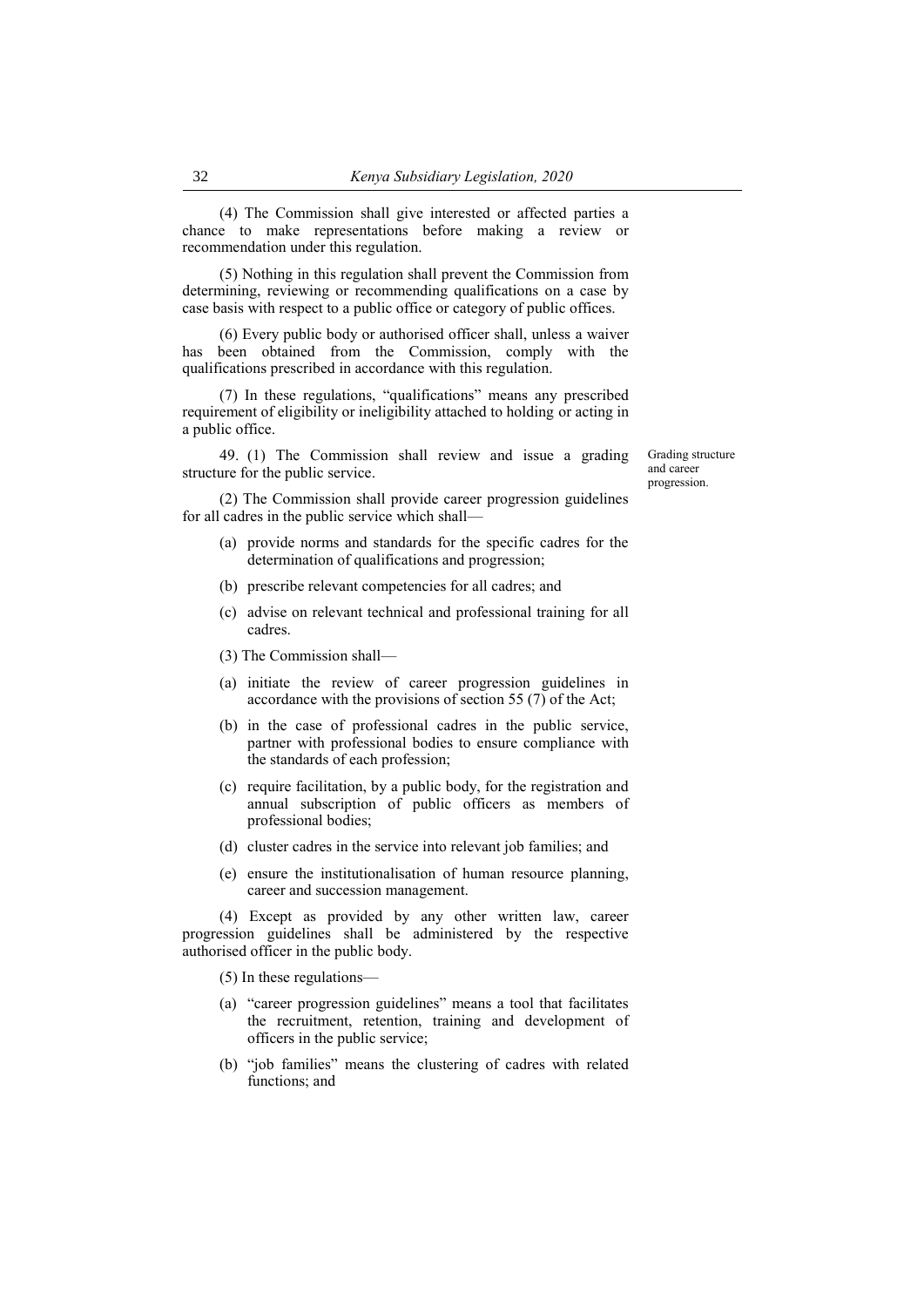#### (c) "professional body" means a statutory body representative of members of a given profession.

#### PART V—DEVELOPMENT OF HUMAN RESOURCE IN THE PUBLIC SERVICE

50. (1) The Commission shall be guided by the provisions of section 56 of the Act when developing human resource in the public service. Human resource development.

(2) The Commission shall determine and recommend to the national government the percentage of the recurrent budget for the public service that shall be set apart for the purpose of the development of human resource in the public service.

(3) The Commission shall issue an Annual Training Policy Statement to address training needs in the public service for each financial year.

(4) Authorised officers shall abide by policies and guidelines issued by the Commission for the development of human resource in public bodies.

51. (1) The Commission shall publish the procedures and instruments governing the development of human resource, the measures for prudent utilization of training funds in public bodies and for ensuring merit in the selection and award of training opportunities for public officers at least once in each year.

(2) Except for public universities and research institutions, all awards of scholarships available to public officers shall be presented to the Commission for approval by authorised officers.

(3) In seeking approval under paragraph (2), the authorised officer shall present to the Commission a report containing the following information—

- (a) the nature and scope of the scholarship;
- (b) the date of receipt of information on the scholarship;
- (c) the date and particulars of advertisement of the scholarship;
- (d) list of all applicants;
- (e) the shortlisted applicants;
- (f) the criteria for shortlisting; and
- (g) criteria for award.

(4) Scholarships opportunities for public officers shall be advertised for a period of at least twenty-one days in at least two daily newspapers of nationwide circulation, the public body's website and in such other form as the human resource committee of the public body shall determine.

(5) Public officers shall not be permitted to proceed to study on scholarship without the approval of the Commission.

Scholarships.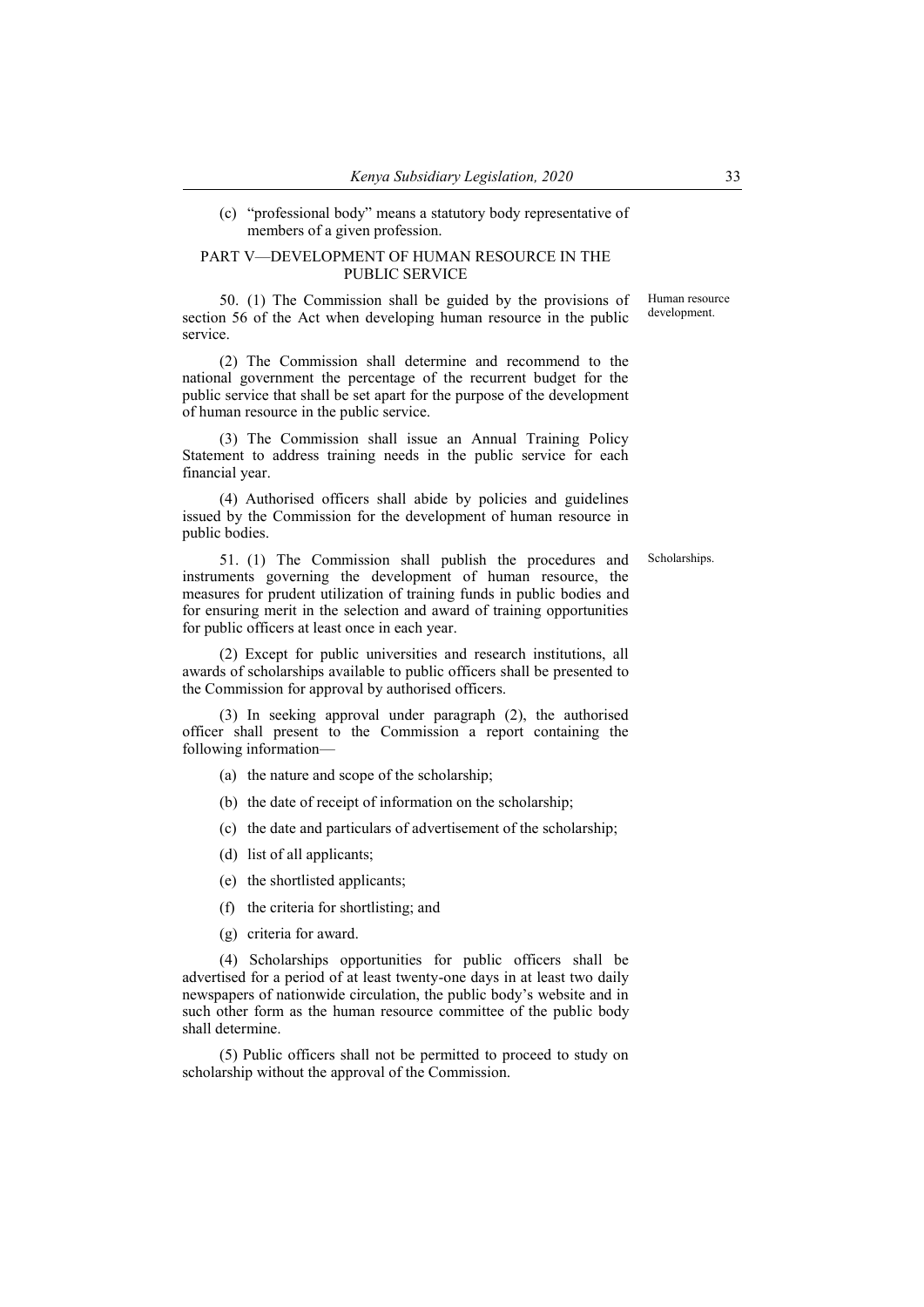52. (1) Authorised officers shall present to the Commission the training projections for public officers in the public body for approval and monitoring. Training.

(2) Training opportunities for public officers shall be considered and awarded by the relevant human resource committee of the public body.

(3) An officer may be eligible to at least one short term training opportunity in a financial year, which shall be sponsored by the public body and shall not exceed a period of three months.

(4) Officers shall be eligible to training opportunities which exceeds a period of six months:

Provided that an officer shall not be eligible for training that exceeds a period of six months until after the lapse of a period of two years from the date of the last training opportunity undertaken by the officer that exceeded a period of six months.

(5) Public officers who undertake any training sponsored by the public body shall be bonded for a period to be determined by the Commission.

(6) The Commission shall identify and recommend to public bodies the institutions with the capacity to undertake human resource development for the public service in consultation with the relevant accrediting bodies.

(7) The Commission shall monitor and evaluate the effectiveness of learning and training programmes that lead to qualifications required to hold a public office and recommend to the concerned institutions any matter necessary to improve the programmes.

(8) Authorised officers shall submit a report to the Commission on any training undertaken by public officers within a financial year.

(9) The report referred to in paragraph 8 shall be submitted on or before the  $31<sup>st</sup>$  July of each year and shall contain the following information in relation to officers who have been trained—

- (a) personal number;
- (b) name;
- (c) gender;
- (d) ethnicity;
- (e) disability;
- (f) age;
- (g) designation;
- (h) duty station;
- (i) training undertaken;
- (j) cost of training;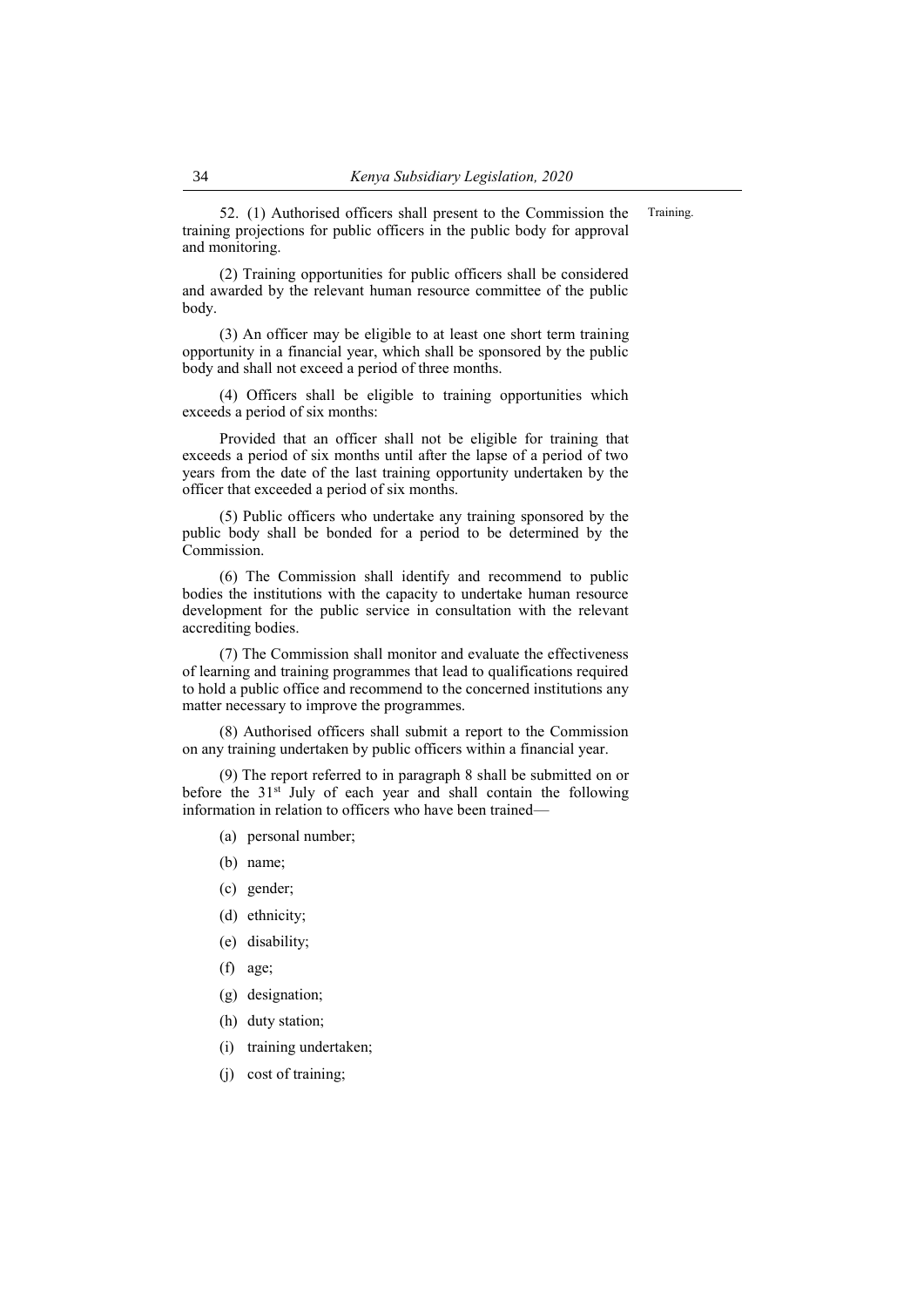- (k) duration and location of training;
- (l) status of the training or certification issued; and

(m) training impact assessment report.

53. (1) The Commission shall develop manuals for the effective orientation and induction of public officers into the public service.

(2) Newly appointed public officers shall undergo an induction prior to assignment of any duties.

(3) For the purposes of this regulation—

- (a) "orientation" means familiarization and socialization of a public officer in a new work environment; and
- (b) "induction" means training provided to a new appointee by the employer in order to assist in adjustment to the new work environment and responsibilities.

#### PART VI—ORGANISATION, ADMINISTRATION AND PERSONNEL PRACTICES OF THE PUBLIC SERVICE

54. (1) The Commission shall investigate, monitor and evaluate the organization, administration and personnel practices of the public service set out in the policies, guidelines and manuals issued by the Commission in accordance with the provisions of section 57 (3) of the Act.

(2) The Commission shall, upon investigation, monitoring and evaluation of the organisation of the public service with respect to any public body, issue specific recommendations to the public body for implementation where necessary.

(3) The Commission shall consider the following factors when investigating, monitoring or evaluating the organisation of the public service—

- (a) the functions of the National Government set out in the Fourth Schedule to the Constitution;
- (b) the functions of the respective public body;
- (c) national sustainable development; and
- (d) the policies of the National Government.

55. The Commission shall, in addition to the provisions of section 57 (2) of the Act and with respect to any public body, investigate, monitor, evaluate and report on a public body's—

- (a) prevailing systems, processes and instruments for the performance of the body's functions;
- (b) co-ordination of measures towards delivery of the body's core functions;
- (c) reporting systems including supervisory, accountability and appraisal functions; and

Commission's duties in administration of public service.

Organization of public service.

Induction and orientation.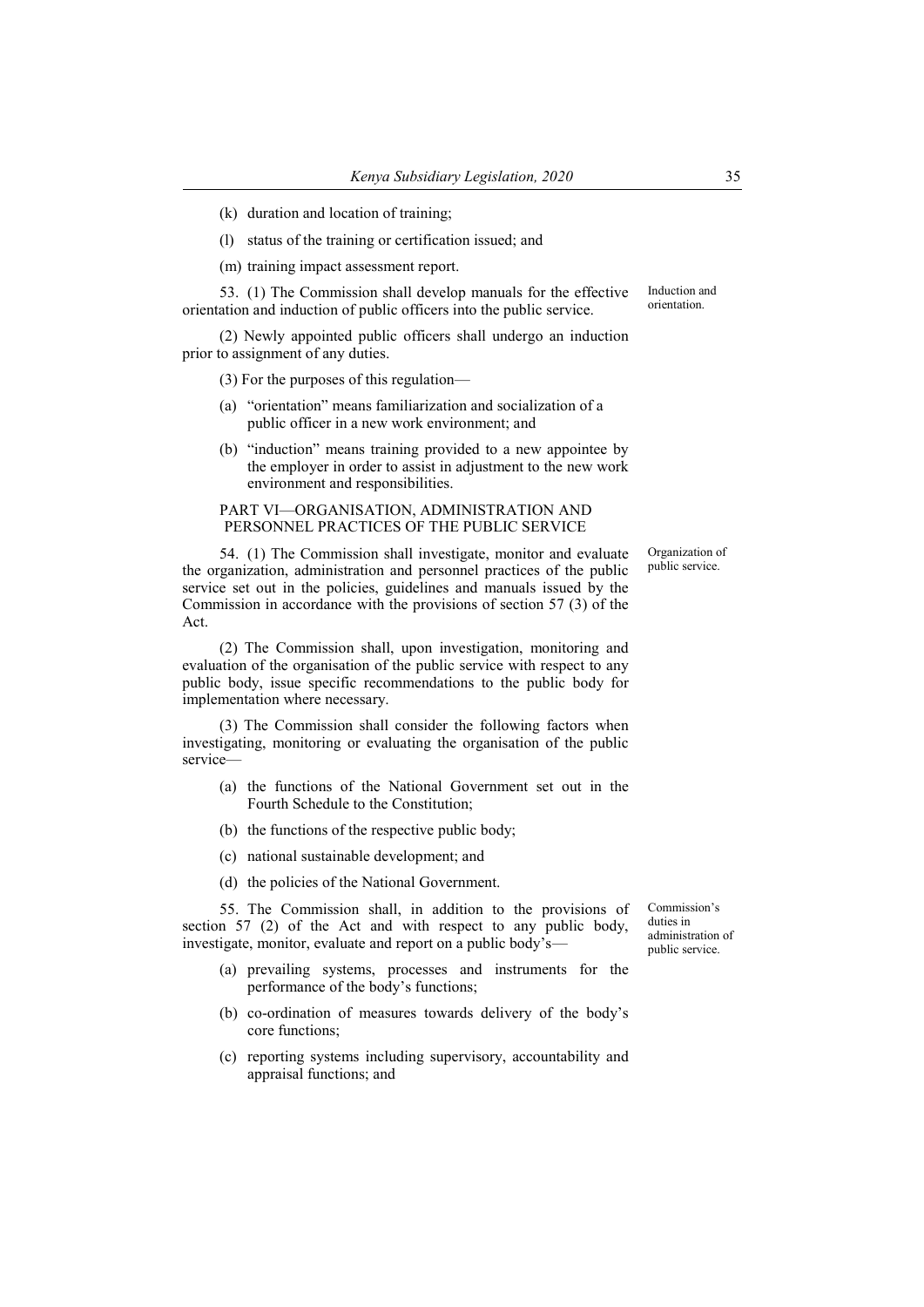(d) financial implications in the performance of the functions and powers of the Commission by the body's authorised officer.

56. Pursuant to sections 60 and 61 of the Act, the Commission shall, as far as practicable in the circumstances, communicate its findings on the investigation of a complaint to the complainant. complainants.

#### PART VII—PUBLIC SERVICE EFFICIENCY AND **EFFECTIVENESS**

57. (1) The standards in service delivery of the public service shall include—

- (a) establishment of service delivery baseline information;
- (b) setting of service delivery benchmarks;
- (c) publication of citizen service delivery charters;
- (d) determination of the citizen service delivery satisfaction levels;
- (e) annual evaluation of citizens' satisfaction levels; and
- (f) grievance management procedures.

(2) The Commission shall, when evaluating the organization and core functions of a public body, assess the efficiency and effectiveness of standards, norms and practices of the public body set out in section 59 of the Act.

(3) The Commission shall, when evaluating the organisation and core functions of a public body, assess the efficiency and effectiveness of internal processes including—

(a) governance structures;

(b) documentation and automation of processes;

(c) knowledge management practices;

- (d) e-government presence;
- (e) decentralization of services;
- (f) economic use of resources;
- (g) transparency and accuracy; and
- (h) timeliness.

(4) The Commission shall, when evaluating the organisation and core functions of a public body, assess the efficiency and effectiveness of citizen satisfaction by—

(a) setting citizen satisfaction indicators;

(b) undertaking citizen satisfaction surveys; and

(c) establishment a citizen satisfaction index.

Promotion of public service efficiency and effectiveness.

Reports to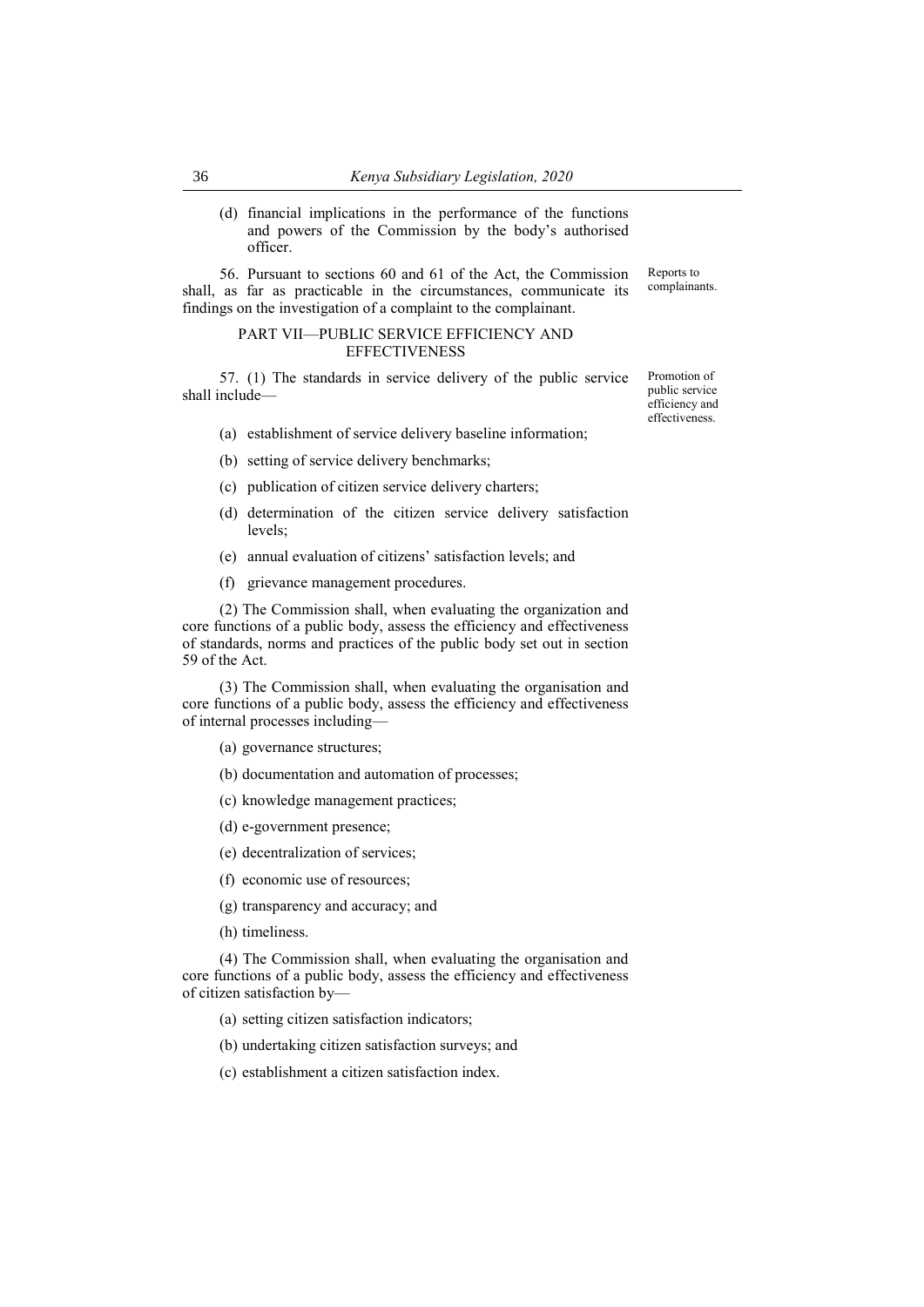(a) commitments of the Government;

(b) commitments of the public body;

(c) commitments of the public officer;

(d) commitments of the citizen;

(e) period of contract;

(f) expected outcomes;

(g) cost of service delivery;

(h) evaluation criteria;

(i) mitigation measures;

(j) monitoring, evaluation and reporting; and

(k) rewards and sanctions.

(6) Performance appraisal guidelines for public bodies and individual public officers shall include—

(a) development of strategic objectives;

(b) preparation of work plans;

(c) setting of performance targets;

(d) determination of evaluation criteria;

(e) determination of evaluation benchmarks;

(f) use of assessment tools and instruments;

(g) prescription of performance improvement plans;

(h) use of productivity assessment tools;

(i) prescription of applicable rewards and sanctions; and

(j) mechanisms for monitoring, evaluation and reporting.

(9) The Commission shall evaluate the performance, efficiency and effectiveness of the public service not later than six months after the end of the financial year.

(10) In evaluating performance and performance agreements between the Government and public bodies or individual public officers, the Commission shall, in addition to other mechanisms—

(a) set methodologies for evaluation;

(b) set criteria for evaluation; and

(c) prescribe rewards and sanctions.

(11) The recommendations of the Commission made pursuant to section  $62$  (1) (f) of the Act shall be binding.

(12) Where an authorised officer fails to ensure efficiency and effectiveness of a public body, the Commission shall, pursuant to the provisions of section 62 (2) of the Act, recommend to the President the imposition of one or more of the following sanctions—

(a) reprimand;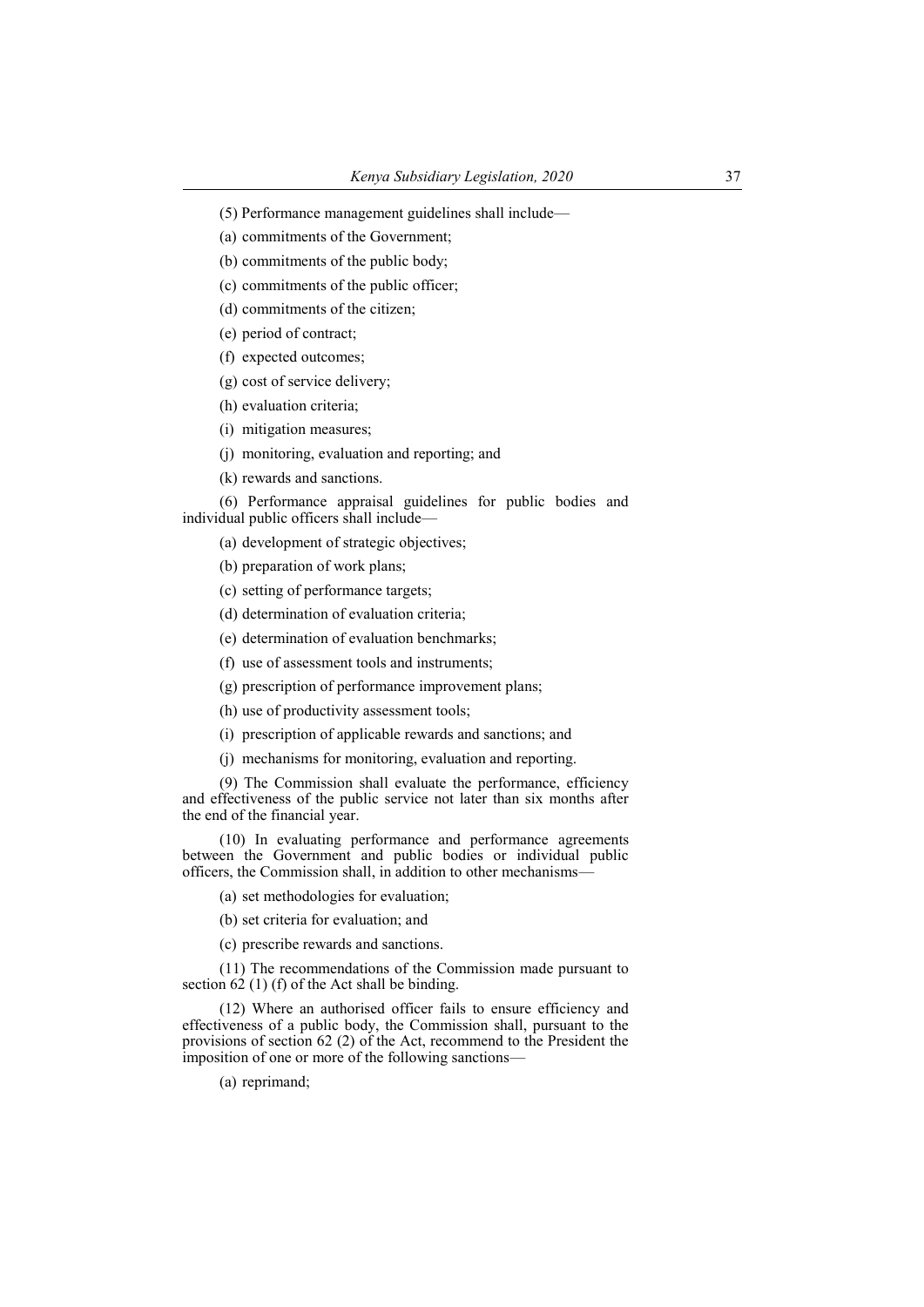(b) surcharge;

(c) removal from office; or

(d) any other sanction as the Commission may recommend.

#### PART VIII—VALUES AND PRINCIPLES OF GOVERNANCE AND PUBLIC SERVICE

58. (1) The Commission shall, in promoting the national values and principles of governance under Article 10 of the Constitution and the values and principles of public service under Article 232—

Promotion of values and principles.

- (a) visit, investigate, monitor and evaluate any public office or body with a view to determining the status of compliance with the values and principles;
- (b) investigate, on its own initiative or upon a complaint made by any person or group of persons, the violation of any of the values and principles;
- (c) take or recommend to the relevant lawful authority any necessary action in view of the violation of the values and principles by any person or public body;
- (d) inform and educate public officers and the public about the values and principles for the purpose of enhancing respect for the values and principles by means of—
	- (i) a continuing program of research;
	- (ii) publication including in braille and Kenya Sign Language;
	- (iii) conferences;
	- (iv) lectures and symposia;
	- (v) exhibitions;
	- (vi) print and electronic media;
	- (vii) radio and television; and
	- (viii) such other means as may be appropriate; and
- (e) investigate and undertake conciliation, mediation or negotiation upon a complaint or on its own initiative if, the nature of the alleged violation of the values and principles makes conciliation, mediation or negotiation both possible and appropriate in the circumstances of the case;

(2) The Commission shall consider the following factors in promoting values and principles—

- (a) financial requirements for the successful promotion of the values and principles;
- (b) training and capacity building requirements;
- (c) the meaning and application of the values and principles with respect to the various public bodies;
- (d) channels for the effective dissemination of values and principles;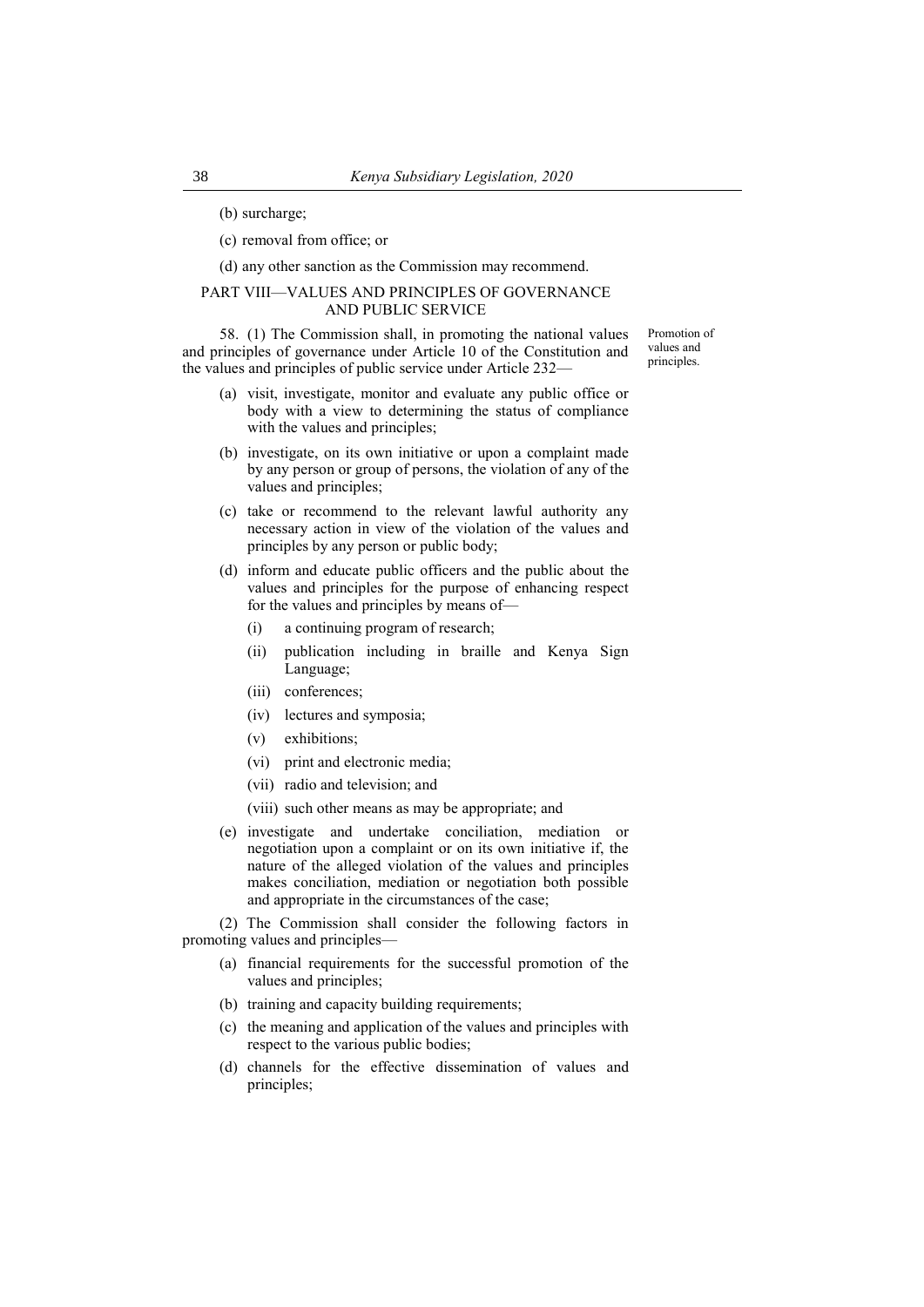- (e) relevant partners for cooperation towards successful promotion of the values and principles;
- (f) protection of human rights;
- (g) any relevant written laws, regulations, procedures, instruments and standards;
- (h) any relevant conventions or treaties to which Kenya is a party; and
- (i) the prevailing value systems that may undermine the values and principles.

59. (1) The Commission shall submit to the President and Parliament, once in each year, the report of the evaluation on the extent to which the values and principles in Articles 10 and 232 of the Constitution have been complied with in the public service in respect of the preceding financial year.

(2) The report by the Commission under paragraph (1) shall—

- (a) be delivered by the Commission, every December, to the President and the Speakers of the Houses of Parliament;
- (b) specify all the steps taken and decisions made by the Commission under this Part;
- (c) specify any recommendations on the promotion and reporting of the values and principles;
- (d) specify the decisions and particulars of public bodies who have violated the values and principles including the nature of violation and action taken or recommended against them;
- (e) specify the constraints encountered by the Commission in promoting and reporting on the values and principles; and
- (f) specify any programmes the Commission is undertaking or has planned to undertake in the medium term towards the promotion of the values and principles.

(3) The Commission's report to the President and Parliament shall be published by the Commission in the *Gazette* by the 31st December of every year.

(4) The Commission shall publicise the report.

(5) The Commission, in the performance of its duties under this Part may require any public or state officers to produce any document or information relevant in the circumstances of the case.

# PART IX—DISCIPLINARY CONTROL

60. (1) The Commission shall exercise disciplinary control in the public service in accordance with Article 47 of the Constitution, the Fair Administrative Action Act, 2015, Part XII of the Act and any other written law.

(2) The Commission may delegate in writing the power of dismissal or reduction in rank or seniority of officers to authorised officers subject to section 65 (2) (b) and the law relating to pensions or retirement benefits.

Report on values and principles.

Disciplinary control. No. 4 of 2015.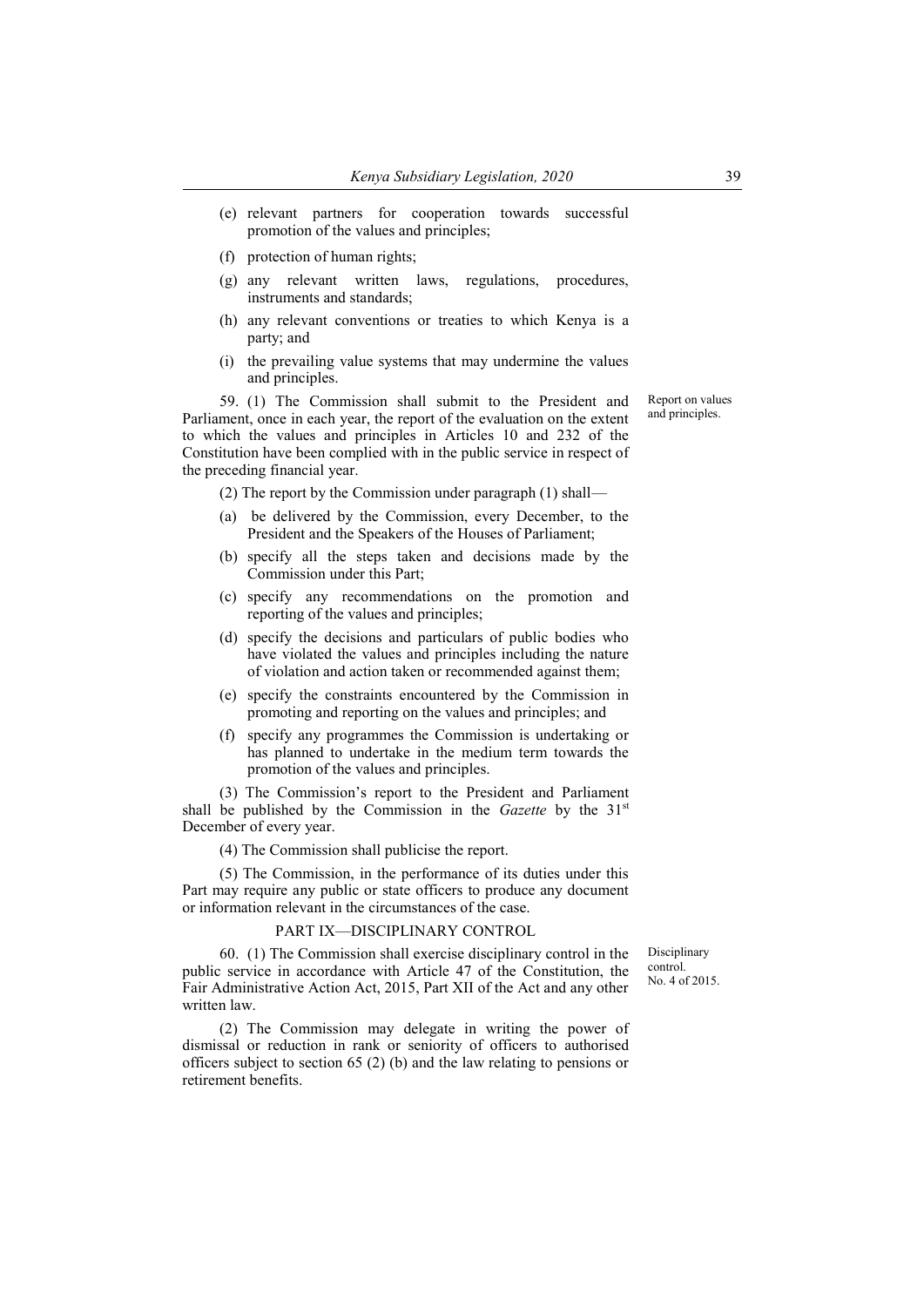61. (1) The Commission and authorised officers may impose the penalties prescribed in section 68 of the Act.

(2) Subject to the provisions of section 68 (1) (c) of the Act, where a salary increment has been deferred, the deferred increment shall not be paid retrospectively upon the lapse of the period of deferment.

(3) Pursuant to the provisions of section 68 (2) (3) of the Act, where an officer has been found to have committed an act of misconduct, the Commission or other lawful authority shall communicate to the officer the options available to the officer and he or she shall be required to select one of the options within a period of fourteen days from the date of communication or, where the officer fails to choose within the fourteen days, the Commission or that other lawful authority may impose any of the penalties specified in section 68 (1) of the Act.

62. (1) The authorised officer of a public body may, with the written approval of the Commission, send on compulsory leave for a period not exceeding thirty working days a public officer in a public body in which an investigation is being conducted, where it is feared that the officer may influence or interfere with the investigation.

(2) The authorised officer shall notify in writing the officer being sent on compulsory leave of the reasons for the decision and the duration of the compulsory leave.

(3) An officer on compulsory leave shall be entitled to full pay and benefits.

(4) Compulsory leave shall not be counted as part of an officer's annual leave.

63. An authorised officer shall provide to the Commission a quarterly report on the status of the cases of interdicted and suspended officers pursuant to section 72 of the Act containing the following information—

(a) personal number, name, age and gender of the officer;

(b) designation and job group of the officer;

- (c) date of interdiction or suspension;
- (d) nature of disciplinary proceedings;
- (e) status of the proceedings;
- (f) status of court matter if any; and
- (g) where the interdiction or suspension has exceeded six months, the reasons for the delay in concluding the proceedings.

64. (1) Pending criminal proceedings shall not bar a public body from undertaking an administrative disciplinary process against a public officer and imposing any of the penalties specified in section 68 of the Act.

Administrative disciplinary process.

Provision of information on interdictions and suspensions.

Compulsory leave.

Types of penalties.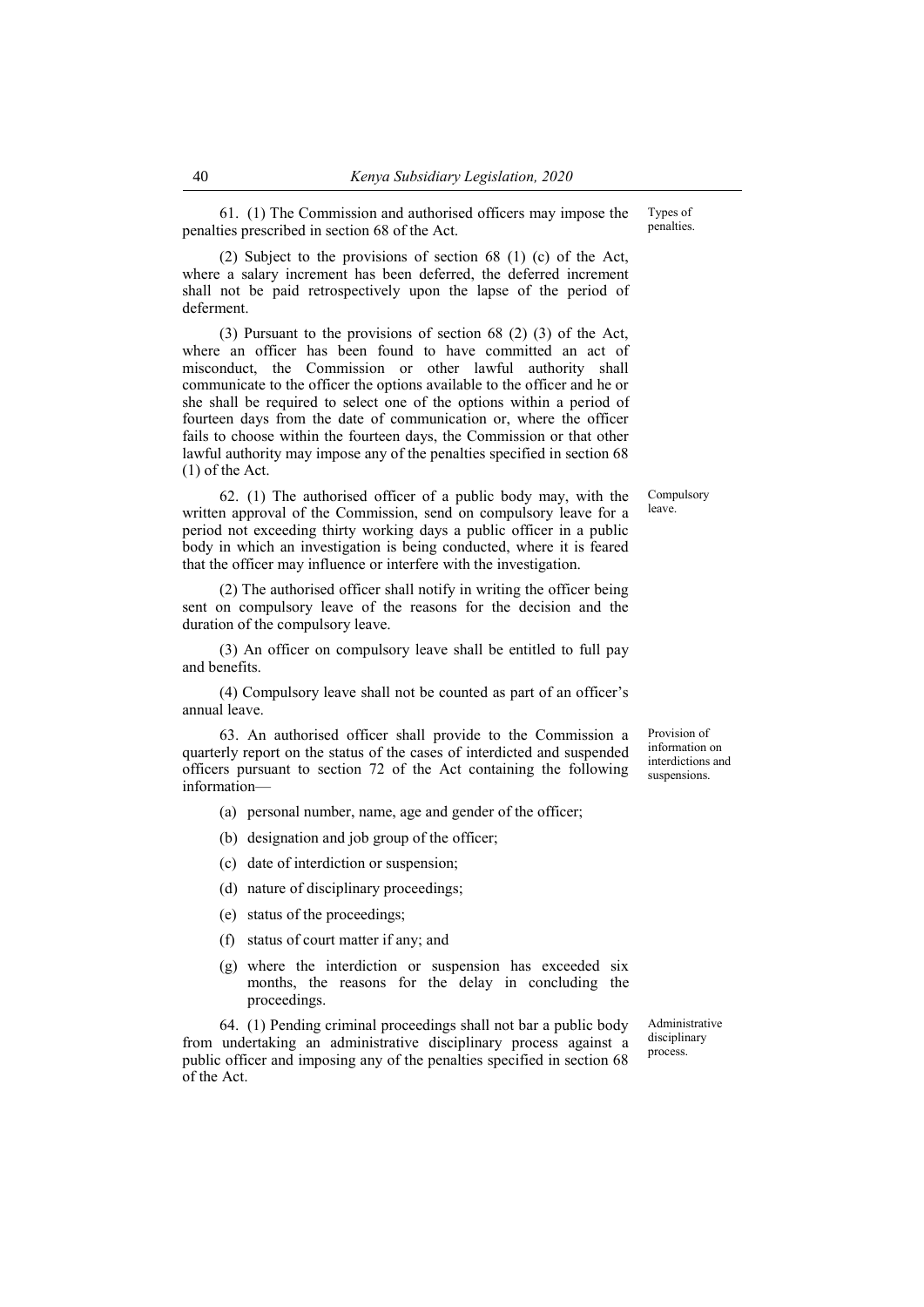(2) An acquittal or discharge by a court of competent jurisdiction on a criminal offence shall not supersede an administrative disciplinary process.

65. Pursuant to the provisions of section 69 (12) of the Act, where a case is filed against a public body or authorised officer relating to a disciplinary case involving a public officer, the authorised officer shall, within fourteen days of receipt of summons in the case, notify the Commission and provide copies of court documents filed for and against the public body.

66. Pursuant to Article 236 of the Constitution, public officers shall not be disciplined for performing the functions of office in accordance with the Constitution or any other law.

67. Where a disciplinary process has not been concluded administratively or before the Commission or in court, a public body shall not recruit an officer to substantively fill the position.

68. (1) A public officer who is dissatisfied with a disciplinary process may appeal against the process or the decision in accordance with section 74 of the Act.

(2) A public officer who is dissatisfied with the outcome of an appeal may apply for review in accordance with section 75 of the Act.

## PART X—RESIGNATION, RETIREMENT AND RELATED MATTERS

69. (1) Resignations in the public service shall be handled in accordance with section 78 of the Act.

(2) In this regulation—

- (a) "resignation" means exit from the public service at the instance of a public officer; and
- (b) "salary" referred to in section 78 (2) of the Act means gross salary.

(3) Subject to section 78 (2) of the Act, a resignation letter may be sent by electronic mail or registered post or delivered by hand to the authorised officer and, where sent by registered post, relevant evidence of postage shall be produced as proof of delivery where required.

(4) Resignation shall take effect thirty days from the date of the delivery or registration of the resignation letter at the post office.

(5) The Commission or any other appointing authority shall not reject a resignation except on account of—

- (a) fraud or conspiracy where the concerned public officer is innocent;
- (b) duress where the concerned public officer has proved that the resignation was occasioned by threats or coercion by a person in authority over the officer;
- (c) involuntary decision by the concerned public officer by reason of infirmity of mind arising from ill health or involuntary intoxication;

Information on suits arising from disciplinary proceedings.

Protection of public officer.

Pending disciplinary process.

Appeals and reviews.

Resignation.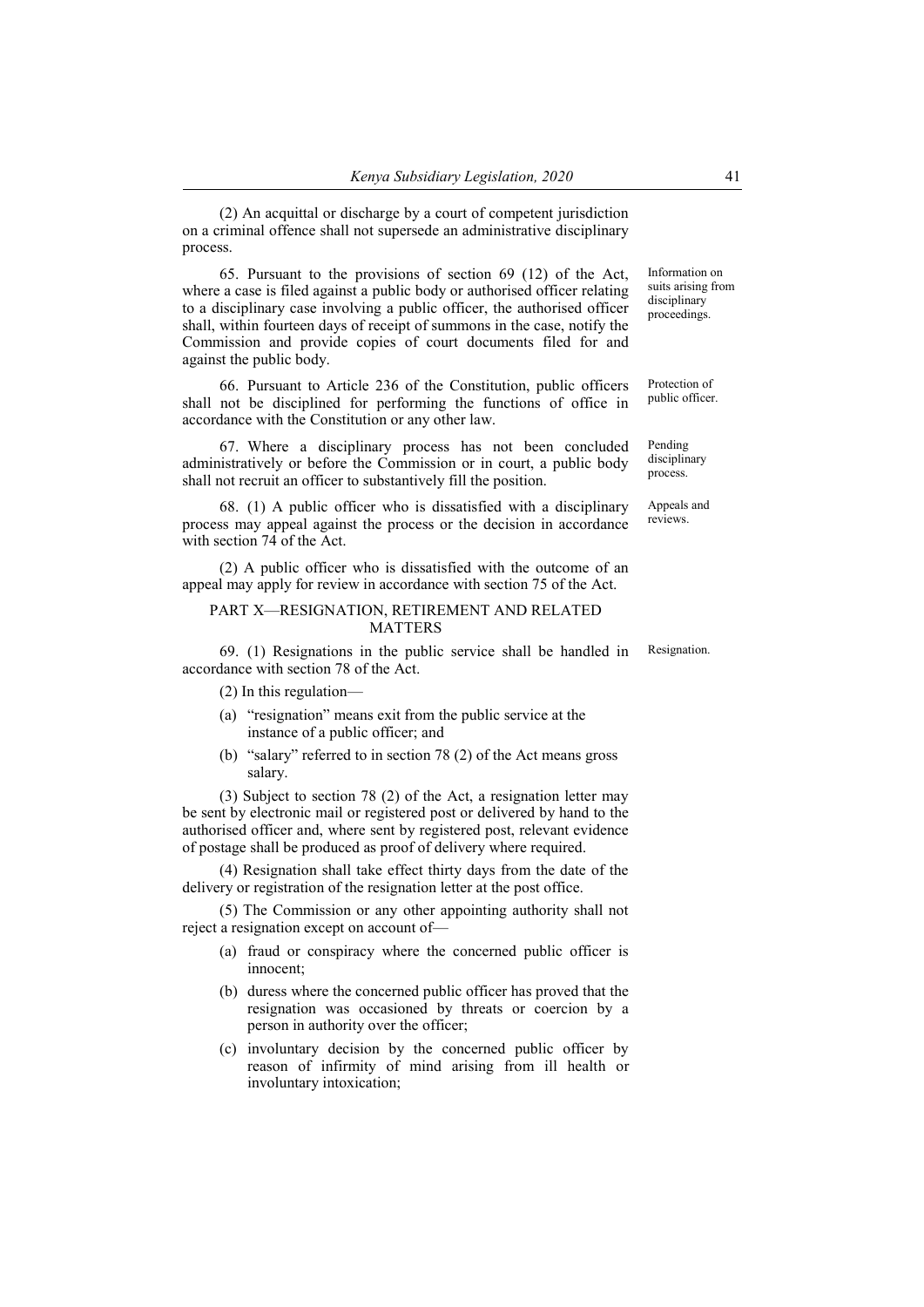- (d) resignation is aimed at avoiding anticipated or on-going disciplinary case; or
- (e) outstanding liabilities owed by the officer to the public body.

(6) Upon the submission or delivery of a resignation letter, the officer shall be required to settle any outstanding liabilities to the Government and obtain a clearance certificate.

(7) Subject to the relevant written law, where a public officer resigns after completing a period of at least five years pensionable service, the officer shall be eligible to pension benefits.

(8) An officer who has resigned shall not, if subsequently reemployed after a break of service, count his previous service when determining his or her pensionable service.

(9) An officer who has resigned may only re-enter the public service on new appointment in accordance with section 78 (4) of the Act and shall be required to produce a clearance certificate obtained after resignation.

70. (1) Subject to the Constitution, section 80 of the Act, any other relevant written law or a specific government policy, the mandatory retirement age in the public service shall beRetirement on age grounds.

- (a) sixty years;
- (b) sixty-five years for persons with disability; and
- (c) such age as may be determined by the Commission for lecturers and research scientists serving in public universities, research institutions or equivalent institutions as determined by Commission in consultation with such universities, research institutions or equivalent institutions.

(2) A public officer shall be considered for retirement as a person with disability if the officer-

- (a) has a disability of a permanent nature that can be perceived by significant sectors of the community and the disability has a substantial impact on the ability of the officer to carry out ordinary day to day activities;
- (b) has been registered in the public body's human resource database as a person with disability for at least three years before the date of retirement:

Provided that the Commission may consider cases of disability that occur less than three years before the date of retirement; and

(c) is registered by the National Council for Persons with Disabilities and has a tax exemption certificate from the Kenya Revenue Authority as a person with disability:

Provided that registration by the Council or possession of a tax exemption certificate shall not be considered as automatic evidence of disability.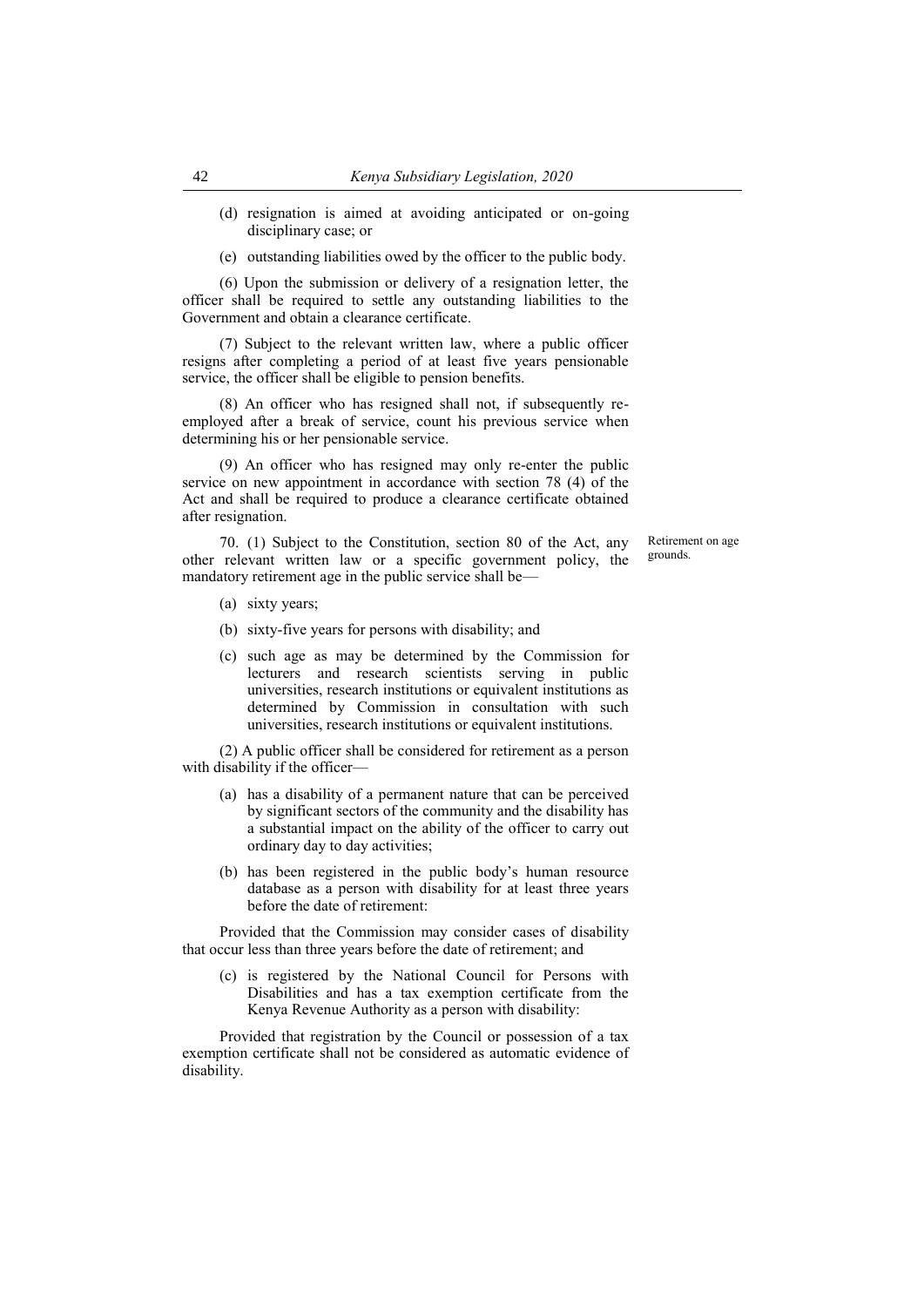(3) Where there is doubt as to the disability of a public officer, the Commission shall seek a second medical assessment from a panel consisting of a representative of the Commission and three eminent doctors appointed by the Director-General of Health and the second medical assessment shall supersede any other assessment.

(4) A person shall not be retained in the public service on account of disability beyond the mandatory retirement age without the approval of the Commission.

(5) Subject to the Constitution, the Retirement Benefits Act, 1997, the rules of a retirement benefits scheme or a specific government policy, where an officer attains the mandatory retirement age while undergoing disciplinary proceedings, the officer shall retire with the applicable pension benefits.

(6) Subject to section 80 (2) of the Act, in determining whether to engage an officer after attainment of retirement age, the Commission shall determine and document the rare knowledge, skills or competencies that the officer possesses.

(7) In this regulation—

- (a) "rare knowledge, skills and competencies" means knowledge, skills and competencies that are scarce, unique and not readily available in the job market.; and
- (b) "disability" means a permanent physical or other impairment or condition that has, or is perceived by significant sectors of the community to have, a substantial or long-term effect on an individual's ability to carry out ordinary day to day activities.

71. (1) Subject to section 81 of the Act, a public officer who elects to retire on the attainment of fifty years of age shall apply in writing to the authorised officer.

(2) An application for retirement may be sent by electronic mail or registered post or delivered by hand to the authorised officer and relevant evidence of registered postage shall be produced as evidence of delivery where required.

(3) Retirement shall take effect at the expiry of three months from the date of the delivery or registration of the application for retirement at the post office.

(4) The Commission or any other appointing authority shall not reject a request for retirement on attainment of fifty years except on account of—

- (a) fraud or conspiracy where the concerned public officer is innocent;
- (b) subject to the provisions of section 68 (2) and (3) of the Act and regulation 50 (3), duress where the public officer has proved that the application for retirement was occasioned by threats or coercion by a person in authority over the officer;

Retirement on attainment of fifty years.

No. 3 of 1997.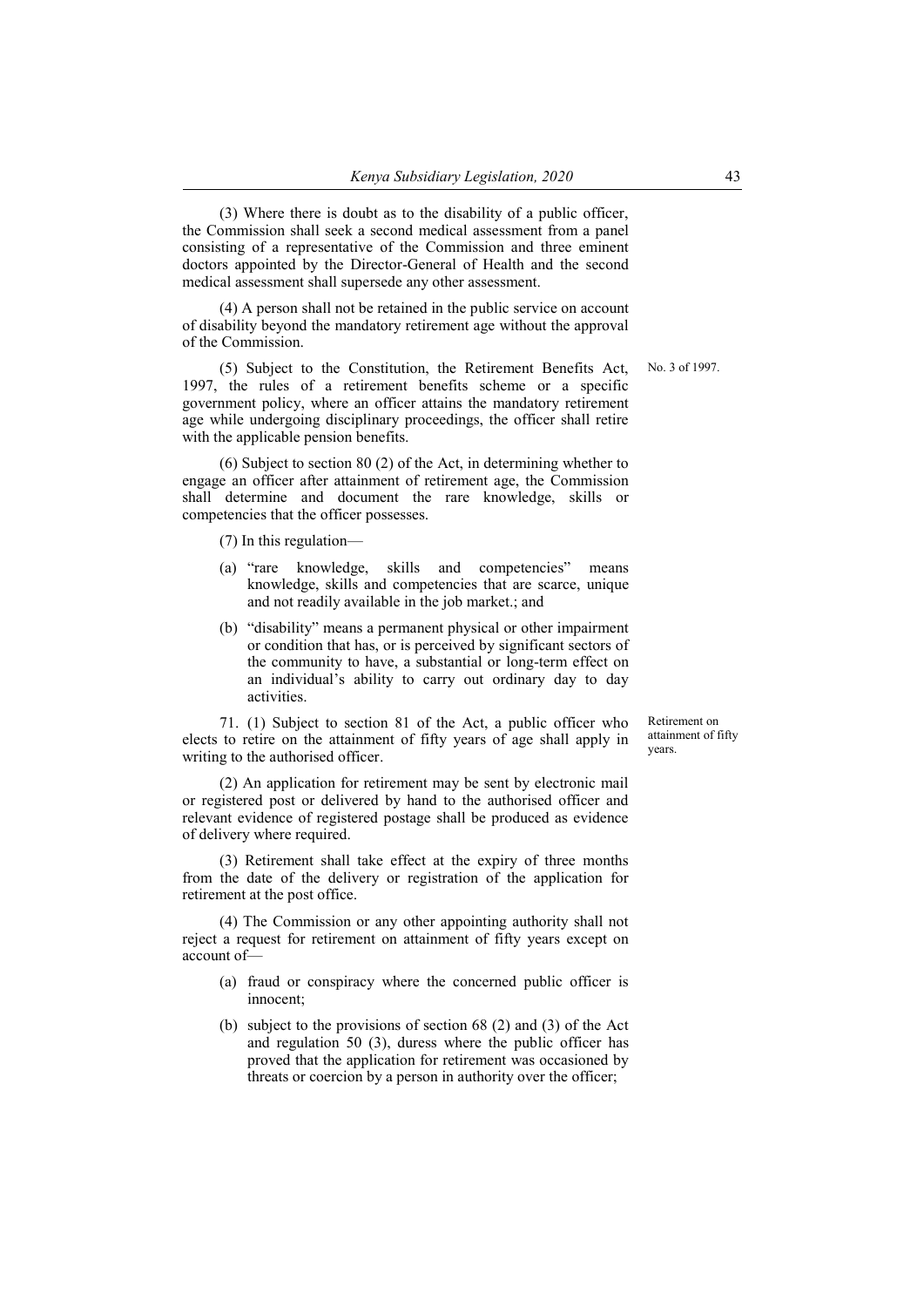- (c) involuntary decision by the public officer by reason of infirmity of mind arising from ill health or involuntary intoxication; or
- (d) retirement aimed at avoiding anticipated or on-going disciplinary cases.

(4) The authority to approve an application for retirement upon attainment of fifty years of age by a public officer shall vest in the Commission.

72. (1) Subject to section 82 (2) of the Act, where by reason of infirmity of mind arising from ill health, a public officer is incapable of consciously following the procedural steps under section 82 of the Act, the authorised officer shall notify in writing the Commission, setting out the authorised officer's observations and the Commission shall determine whether or not to retire afflicted officer on the ground of ill health or make any other relevant determination.

(2) The Commission shall conduct an investigation to confirm the illness and the impact of the illness on the officer's ability to perform his or her duties before exercising the powers contemplated in section 82 (5) of the Act.

(3) The Commission may require the next of kin of the officer to present the officer for a medical examination.

(4) A public officer who retires on the ground of ill health shall be eligible for applicable retirement benefits.

(5) The authority to retire a public officer on medical grounds shall vest in the Commission.

73. (1) Subject to the provisions of section 28 (3) of the Act, where the Commission intends to retire a public officer on the ground of abolition of office, the authorised officer shall inform the officer that the his or her retirement is being considered and invite the officer, within reasonable time, being not less than thirty days, to make representation thereon, if any.

(2) Upon receiving the representation under paragraph (1) or failing to receive any representation within the prescribed time, the authorised officer shall notify in writing the Commission together with the officer's representation, if any, with recommendations justifying the retirement or retention of the officer.

(3) The Commission shall promptly determine whether the public officer should be retired on grounds of abolition of office:

Provided that where the Commission requires further information from the authorised officer or the officer intended to be retired, it shall direct the authorised officer or officer intended to be retired to provide the information before the Commission determines the matter.

(4) The Commission shall not retire any public officer on grounds of abolition of office unless there is written evidence that the specified public office has been abolished.

Retirement on grounds of abolition of office.

Retirement on grounds of ill health.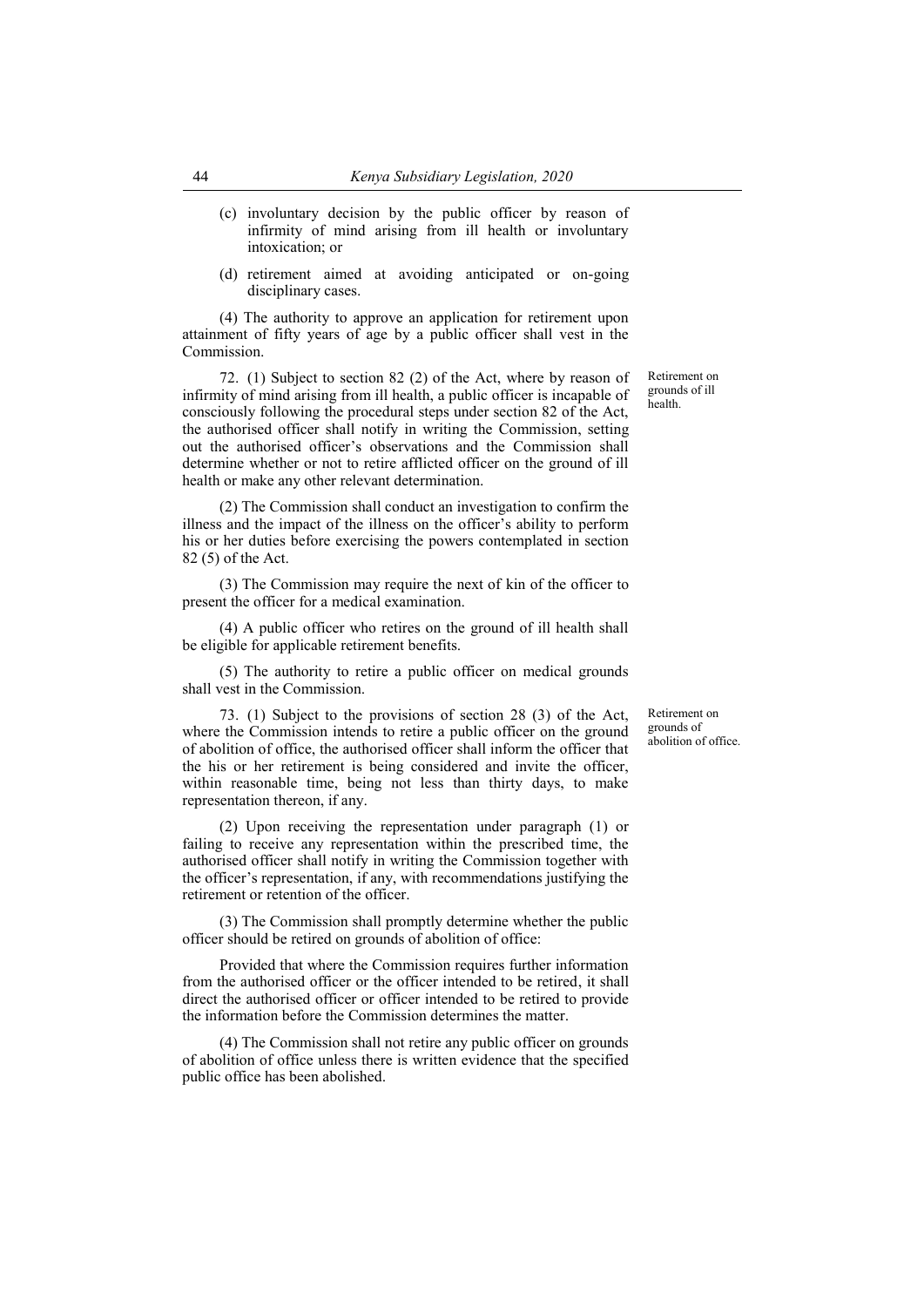74. (1) A public officer may, pursuant to section 79 (1) (f) of the Act, voluntarily retire from service upon serving for a period of five years in a public body and shall be entitled to a pension in accordance with the written law relating to pensions.

(2) A public officer who opts to voluntarily retire from service shall give the authorised officer one months' notice in writing.

75. A retirement decision may be reviewed by the Commission in accordance with the provisions of section 84 of the Act.

#### PART XII—COMMISSION'S REPORT TO THE PRESIDENT AND PARLIAMENT

76. (1) The annual report by the Commission to the President and Parliament required under Article 254 of the Constitution shall be submitted in accordance with section 90 of the Act.

(2) The report by the Commission shall—

- (a) be delivered by the Commission to the President and the Speakers of both the National Assembly and the Senate by the thirtieth day of September each year; and
- (b) be published in the *Gazette* and publicised in at least one daily newspaper with nationwide circulation within fourteen days of submission to the President and Parliament.

#### PART XII—MISCELLANEOUS

77. (1) The Commission may, on its own initiative or on a complaint made by any person, investigate any issue relating to the Commission's constitutional or statutory functions and powers and make such determination as may be just in the circumstances.

(2) The Commission, in conducting an investigation under paragraph (1), shall afford every relevant party an opportunity to be heard before the Commission makes a determination in the matter.

78. (1) The Commission may, on its own initiative or on the request of any person, facilitate conciliation, mediation or negotiation in respect of any issue relating to the Commission's constitutional or statutory functions, and shall encourage the parties to arrive at an amicable resolution.

(2) The Commission in facilitating conciliation, mediation or negotiation under paragraph (1) shall ensure that every party to the conciliation, mediation or negotiation has an opportunity to make representations in respect of the matter.

79. (1) Any decision of the Commission shall be communicated by the Secretary in writing.

(2) Subject to section 93 of the Act, a public officer affected by a decision of the Commission or the officer's representative shall be entitled to receive information about the decision or the reasons for the decision from the Commission on request by the officer or the officer's representative.

Voluntary retirement.

Retirement decisions reviewable.

Commission's Report to the President and Parliament.

Complaints and grievances.

Conciliation, mediation and negotiation.

Communication of Commission's decisions.